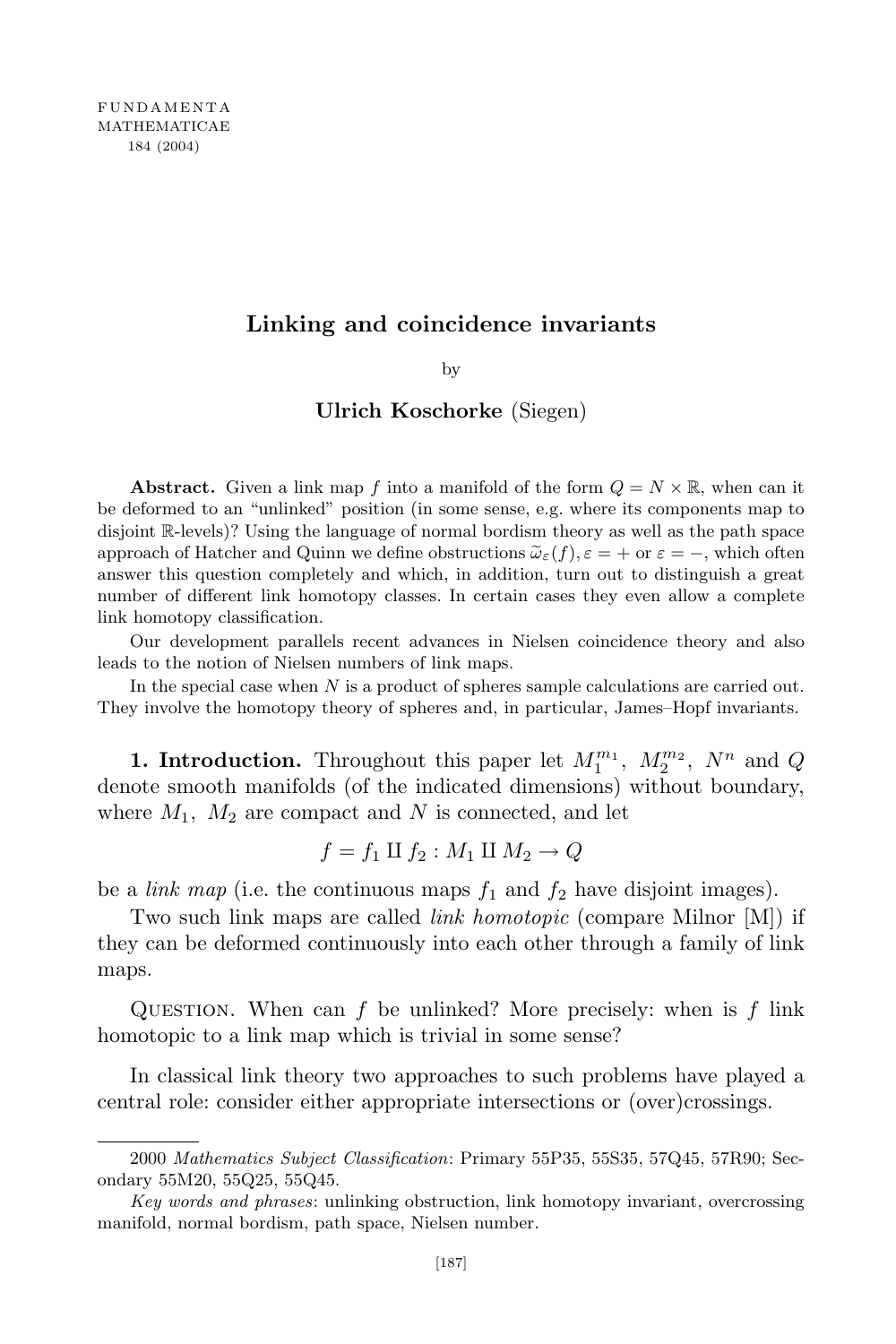If there is some canonical notion of what a "trivial" or "faraway" position of  $f_1$  should be, and if a homotopy  $F_1$  moves  $f_1$  to such a position, measure the *intersection* locus C of  $F_1$  with  $f_2$  in some way. (For instance, if the domain of  $f_1$  is a sphere and  $F_1$  is a nulhomotopy this approach leads to the standard procedure of intersecting  $f_2$  with a singular ball spanned by  $f_1$ .)

If *Q* has the special product form  $Q = N \times \mathbb{R}$  there are natural choices  $F_+$ and  $F<sub>−</sub>$  for such a homotopy: we can move  $f<sub>1</sub>$  in the positive (or negative) R-direction until the whole image of  $f_1$  lies above (or below) the image of  $f_2$  with respect to the R-levels. The intersection of such a homotopy with  $f_2$  corresponds to the *overcrossing* (or *undercrossing*, resp.) locus  $C_{\pm}$  of the projections  $f'_1$  and  $f'_2$  to  $N$ .

Whether we base our approach on intersections or over/undercrossings, the resulting unlinking obstruction will be all the more powerful if we register all relevant geometric data concerning the locus *C* or *C<sup>±</sup>* as carefully as possible. One rather obvious strategy is to use the language of normal bordism theory. It keeps track of the relations between the stable tangent or normal bundles of the intersection or crossing locus on one hand, and of the manifolds  $M_1$ ,  $M_2$ , and  $N$  on the other hand. In very special situations this amounts just to framed bordism (involving stably parallelized manifolds), but in general normal bordism is much more widely applicable and flexible, and a much stronger tool than e.g. oriented bordism (if it applies) or (co)homology with twisted coefficients.

An additional refinement was inspired by the fundamental work of Hatcher and Quinn [HQ]. It is easily overlooked that every coincidence point *x* comes naturally with a path, namely the constant path at the common value  $f_1'(x) = f_2'(x)$ . But this datum carries very valuable information. Keeping track of it and accommodating our obstruction accordingly in a normal bordism group of a suitable path space will in certain situations supply the necessary data needed to construct a homotopy which deforms maps away from one another or which unlinks link maps.

In Sections 2 and 3 of this paper we define and study unlinking obstructions

$$
\widetilde{\omega}_+(f), \widetilde{\omega}_-(f) \in \Omega_{m_1+m_2-n}(E(f); \widetilde{\varphi})
$$

which often lead to a complete answer to our original question (see Theorem 2.13 below). They lie in a normal bordism group of an appropriate path space  $E(f)$ . In many interesting cases this space has an extremely rich topology. For example, already the set  $\pi_0(E(f))$  of path-components may be huge (there is a natural bijection onto a certain well studied quotient of  $\pi_1(N)$ , the so-called Reidemeister set). The resulting decomposition of our invariants allows us to define *Nielsen numbers*  $N_{+}(f)$  and  $N_{-}(f)$  of a link map: just count the (finitely many) *essential* path-components of  $E(f)$ , i.e.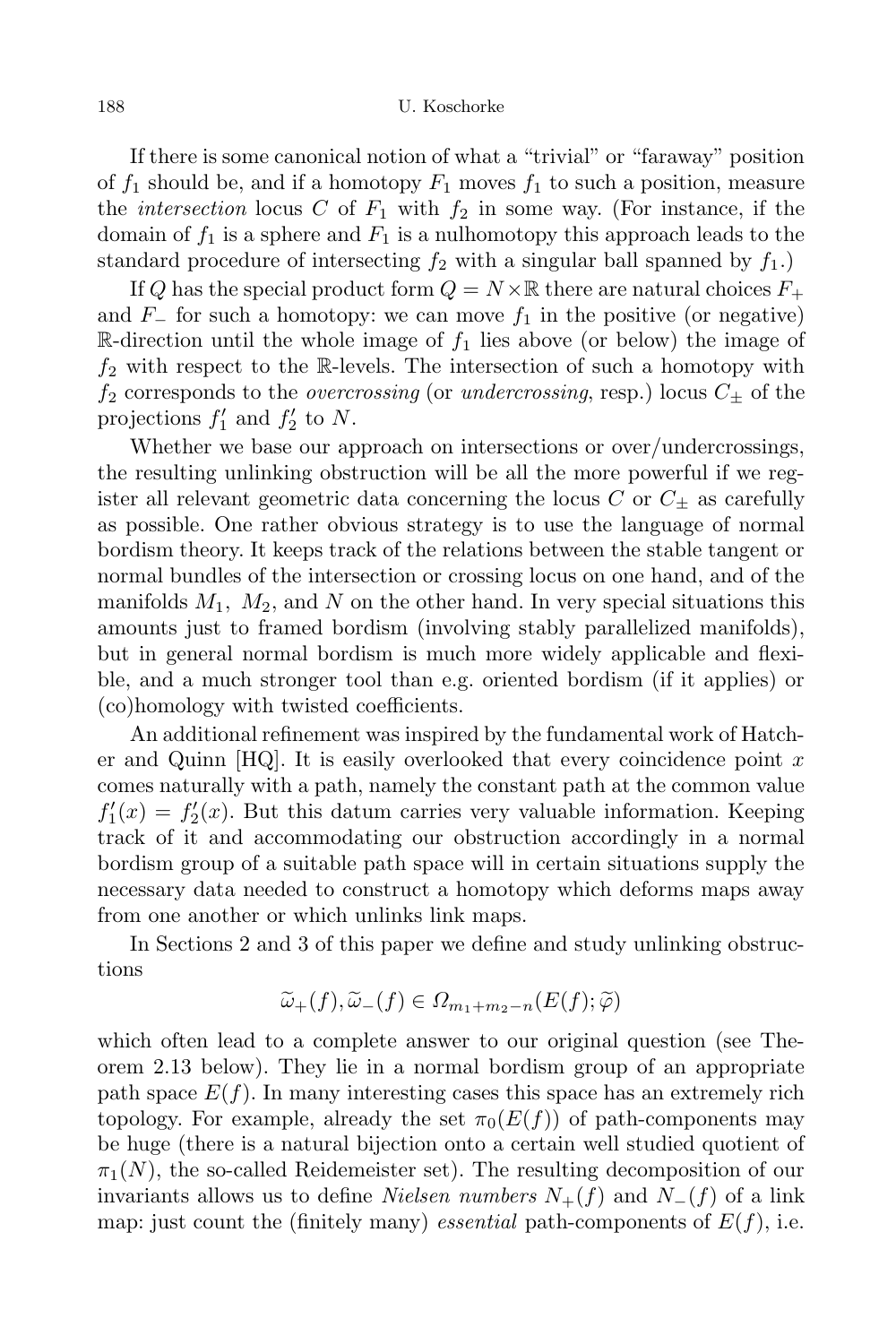those where the corresponding components of  $\tilde{\omega}_+(f)$  are nontrivial. This procedure replaces the often unwieldy  $\tilde{\omega}_{\varepsilon}$ -obstruction (which e.g. lies in a group varying with *f*) by the numerical link homotopy invariant  $N_{\varepsilon}$  which vanishes precisely if  $\tilde{\omega}_{\varepsilon}$  does,  $\varepsilon = +$  or  $-$ .

A similar point of view was recently introduced into the study of fixed point and coincidence phenomena and led to a coherent Nielsen coincidence theory involving manifolds with arbitrary orientation behaviour and dimension combinations (cf. [K5]).

Our approach is also closely related to recent work of A. Pilz (cf. [P]). His invariant  $\alpha_w(f)$  registers the decomposition of the bordism class of the intersection  $F_+$   $\uparrow$  *f*<sub>2</sub> (in framed, oriented or unoriented bordism,  $\Omega_*^{\text{fr}}$ ,  $\Omega_*$ *∗* or N—as the situation may permit) into components indexed by the Reidemeister set. This is strong enough to yield a link homotopy classification result when  $m_1 + m_2 = n$  (cf. [P, Theorem 5.4]).

If *M*<sup>1</sup> and *M*<sup>2</sup> are sufficiently highly connected then natural isomorphisms (exhibited by Hatcher and Quinn) allow us to interpret  $\tilde{\omega}_{\pm}$  itself as a link homotopy invariant. It takes values in the  $(m_1 + m_2 - n)$ <sup>th</sup> framed bordism group of the loop space *ΛN* of *N*.

In particular, this applies when  $M_1$  and  $M_2$  are spheres of dimensions *≤ n −* 2. In this case there is also a well defined addition of link maps and  $\tilde{\omega}_{\pm}$  turns out to be compatible with this and other natural operations (cf. 5.2–5.4 below). Moreover a simple construction (using "meridians") supplies many examples of link maps with interesting  $\tilde{\omega}_+$ -values (cf. 5.7–5.11). Thus our invariants—originally conceived as unlinking obstructions—turn out to also distinguish a great number of different link homotopy classes. In some situations they even lead to a complete classification.

THEOREM 1.1. *Assume*  $1 ≤ m_1 + 1, m_2 ≤ 2n - m_1 - m_2 - 2$  and that N *is stably parallelized. Then two base point preserving link maps*

$$
f, \widehat{f}: S^{m_1} \amalg S^{m_2} \to N \times \mathbb{R}
$$

*are link homotopic* (*in the base point preserving sense*) *if and only if* [*f<sup>i</sup>* ] =  $[f_i] \in \pi_{m_i}(N \times \mathbb{R})$ ,  $i = 1, 2$ , and *if in* addition

$$
\widetilde{\omega}_+(f) = \widetilde{\omega}_+(\widehat{f}) \in \Omega_{m_1 + m_2 - n}^{\text{fr}}(AN)
$$

 $(or, equivalently, \tilde{\omega}_{-}(f) = \tilde{\omega}_{-}(\hat{f})).$ 

This is proved in Section 5; the relation between base point preserving and base point free link homotopy theory is indicated in Remarks 3.9 and 4.2.

For an illustration we consider the case when *N* is a product of spheres. In Section 4 we reduce the calculation of the framed bordism groups of the loop space  $\Lambda N$  (which accommodate  $\tilde{\omega}_{\pm}(f)$ ) via James–Hopf invariants to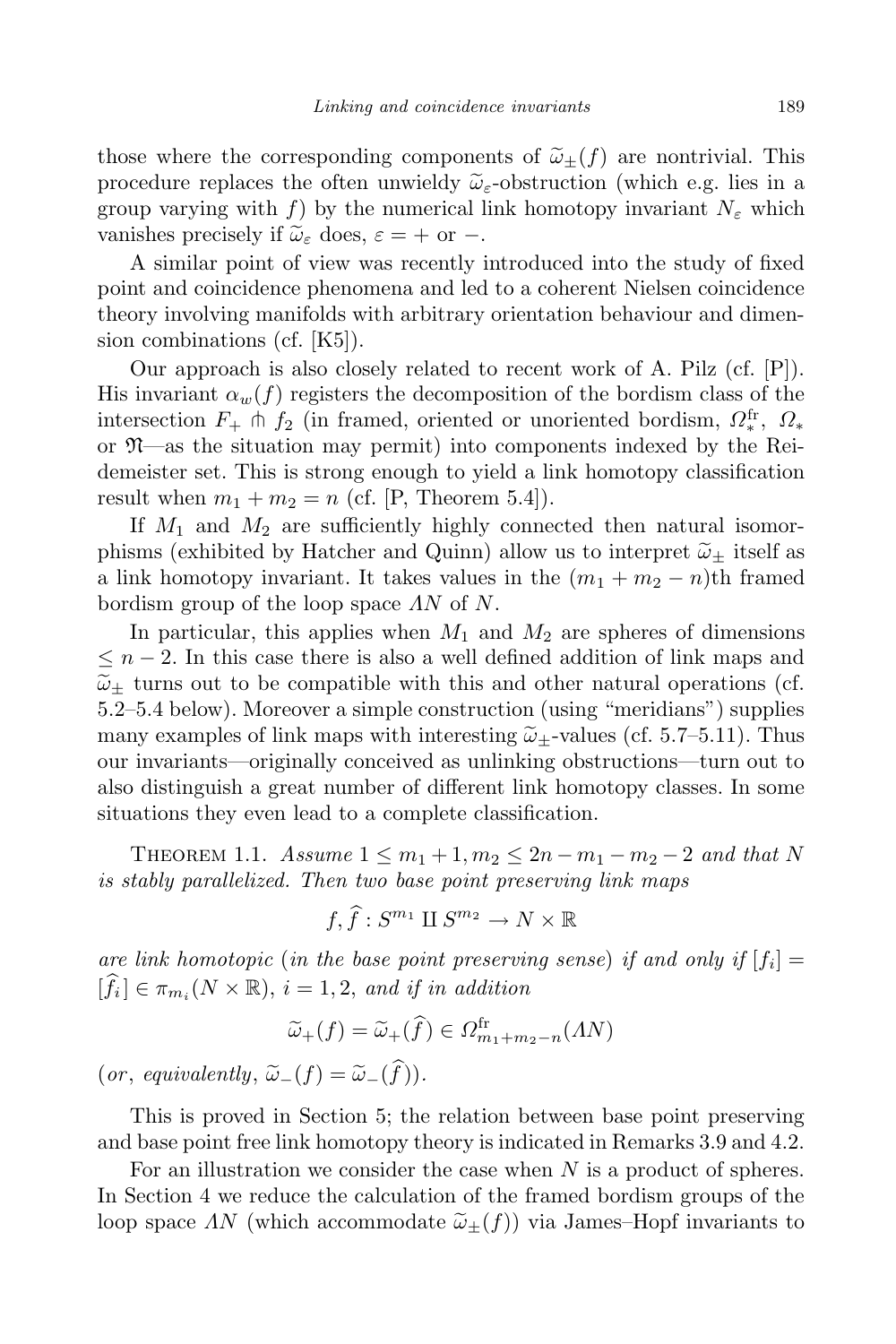standard methods of the stable homotopy theory of spheres. This can be used in many concrete settings such as

EXAMPLE 1.2 ( $N = S^1 \times S^2 \times S^8$ ). The (base point *free*) link homotopy class of a link map

$$
f = f_1 \amalg f_2 : S^6 \amalg S^7 \to S^1 \times S^2 \times S^8 \times \mathbb{R}
$$

is completely determined by the homotopy classes

$$
[f_1] \in [S^6, N \times \mathbb{R}] \cong \mathbb{Z}_{12}, \quad [f_2] \in [S^7, N \times \mathbb{R}] \cong \mathbb{Z}_2
$$

of the component maps and by the (base point free) unlinking obstruction  $[\widetilde{\omega}_+(f)]$  which lies in

$$
\Omega_2^{\text{fr}}(\Lambda N)/\!\!\sim\cong\Big(\bigoplus_{-\infty}^{\infty}(\Omega_2^{\text{fr}}\oplus\Omega_1^{\text{fr}}\oplus\Omega_0^{\text{fr}})\Big)/\!\!\sim\cong(\mathbb{Z}_2\oplus\mathbb{Z}_2\oplus\mathbb{Z})[X^{\pm 1}]/\!\!\sim.
$$

Here two (formal) Laurent polynomials (with coefficients in the group  $\mathbb{Z}_2 \oplus$  $\mathbb{Z}_2 \oplus \mathbb{Z}$ ) are equivalent if they differ by the factor  $X^j$  for some integer *j*.

This follows from Theorems 1.1, 4.1, Remarks 3.9, 4.2 and the tables of Toda [T].  $\blacksquare$ 

EXAMPLE 1.3 ( $N = (S^1)^3 \times S^2$ ). Both for  $\varepsilon = +$  and  $\varepsilon = -$  every element of

$$
\Omega_1^{\text{fr}}(\Lambda((S^1)^3 \times S^2)) \cong \bigoplus_{j \in \mathbb{Z}^3} (\mathbb{Z}_2 \oplus \mathbb{Z})
$$

occurs as the  $\tilde{\omega}_{\varepsilon}$ -value of a (base point preserving) link map

$$
f: S^3 \amalg S^3 \to (S^1)^3 \times S^2 \times \mathbb{R}
$$
.

This and further examples will be discussed at the end of Section 5.

**2.** The unlinking obstructions  $\tilde{\omega}_{\pm}$  and  $\omega_{\pm}$ . In this section we adapt the coincidence invariants  $\tilde{\omega}$  and  $\omega$  constructed in [K5] to the setting of link maps. We obtain the obstructions  $\tilde{\omega}_{\varepsilon}$  and  $\omega_{\varepsilon}$  where  $\varepsilon$  stands for the symbols + or *−* (and, in formulas, for the factors +1 and *−*1).

Throughout the remainder of this paper (unless mentioned otherwise)

(2.1) 
$$
f = f_1 \amalg f_2 : M_1 \amalg M_2 \to N \times \mathbb{R}
$$

is a link map into a manifold of the indicated product form, and  $f_i = (f'_i, f''_i)$ is the corresponding decomposition via the projections to  $N$  and  $\mathbb{R}$ , resp.,  $i = 1, 2$ . Consider also the product manifold  $M := M_1 \times M_2$  with the dimension  $m := m_1 + m_2$  and the projections  $p_i : M \to M_i, i = 1, 2$ .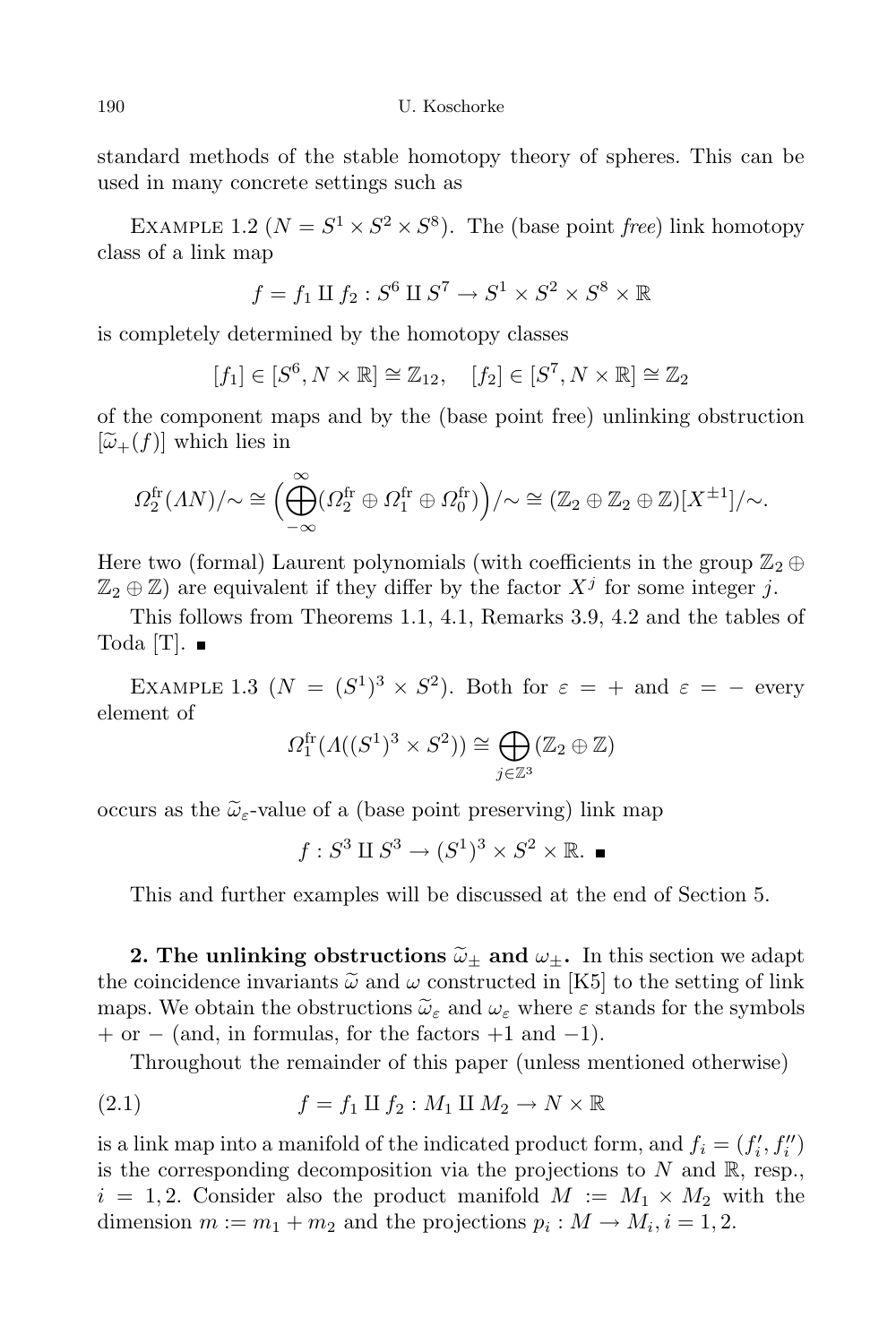Our discussion will center around the space ( *∗* )

$$
(2.2) \quad E(f) := \{ ((x_1, x_2); \theta) \in M \times P(N) \mid \theta(0) = f'_1(x_1), \, \theta(1) = f'_2(x_2) \}
$$

where  $P(N)$  is the set of all continuous paths  $\theta$  :  $[0, 1] \rightarrow N$ , endowed with the compact-open topology. Let  $pr : E(f) \to M$  denote the obvious fiber projection.

If the map

$$
(f'_1 \circ p_1, f'_2 \circ p_2) = f'_1 \times f'_2 : M = M_1 \times M_2 \to N \times N
$$

is smooth and transverse to the diagonal

(2.3) 
$$
\Delta := \{(y, y) \in N \times N \mid y \in N\}
$$

then the *ε*-*coincidence locus*

$$
(2.4) \quad C_{\varepsilon}(f) := \{ (x_1, x_2) \in M_1 \times M_2 \mid f_1'(x_1) = f_2'(x_2), \, \varepsilon f_1''(x_1) < \varepsilon f_2''(x_2) \}
$$

(where " $f_2$  *overcrosses*  $f_1$ " if  $\varepsilon = +$  and  $f_2$  *undercrosses*  $f_1$  if  $\varepsilon = -$ ) is a closed smooth  $(m - n)$ -dimensional manifold, equipped with the map

(2.5) 
$$
\widetilde{g}_{\varepsilon}: C_{\varepsilon}(f) \to E(f)
$$

which sends  $(x_1, x_2) \in C_{\varepsilon}(f)$  to  $((x_1, x_2)$ , constant path at  $f'_1(x_1) = f'_2(x_2)$ and with a stable vector bundle isomorphism

$$
(2.6) \qquad \overline{g}_{\varepsilon} : TC_{\varepsilon}(f) \oplus \widetilde{g}_{\varepsilon}^{*}(\mathrm{pr}^{*}((f_{1}' \circ p_{1})^{*}(TN))) \cong \widetilde{g}_{\varepsilon}^{*}(\mathrm{pr}^{*}(TM))
$$

(since the normal bundle  $\nu(C_{\varepsilon}(f), M)$  is canonically isomorphic to the bundle  $(f'_1 \circ p_1)^*(TN)$ .

If *f* is an arbitrary link map, apply this construction to an approximation of  $f'_1 \times f'_2$  which is smooth and transverse to  $\Delta$ .

In any case the resulting triples  $(C_+, \tilde{g}_+, \overline{g}_+)$  and  $(C_-, \tilde{g}_-, \overline{g}_-)$  determine well defined normal bordism classes

(2.7) 
$$
\widetilde{\omega}_+(f), \widetilde{\omega}_-(f) \in \Omega_{m-n}(E(f); \widetilde{\varphi})
$$

as in [K5, *§*4]; here

(2.8) 
$$
\varphi := (f'_1 \circ p_1)^*(TN) - TM, \quad \widetilde{\varphi} := \mathrm{pr}^*(\varphi)
$$

are the relevant (virtual) coefficient bundles over  $M$  and  $E(f)$ , respectively.

Clearly we have

(2.9) 
$$
\widetilde{\omega}(f'_1 \circ p_1, f'_2 \circ p_2) = \widetilde{\omega}_+(f) + \widetilde{\omega}_-(f),
$$

where the left hand term is the full coincidence invariant discussed in [K5]. Indeed, all we have done here is to decompose the coincidence locus  $(f_1 \times f_2)$  $f_2'$ <sup> $-1$ </sup>( $\Delta$ ) disjointly into its overcrossing and undercrossing parts.

<sup>(\*)</sup> In [HQ] (and [K5], resp.) this space is denoted by  $E(f'_1, f'_2)$  (and by  $E(f'_1 \circ p_1, f'_2)$ )  $f'_2 \circ p_2$ ), resp.).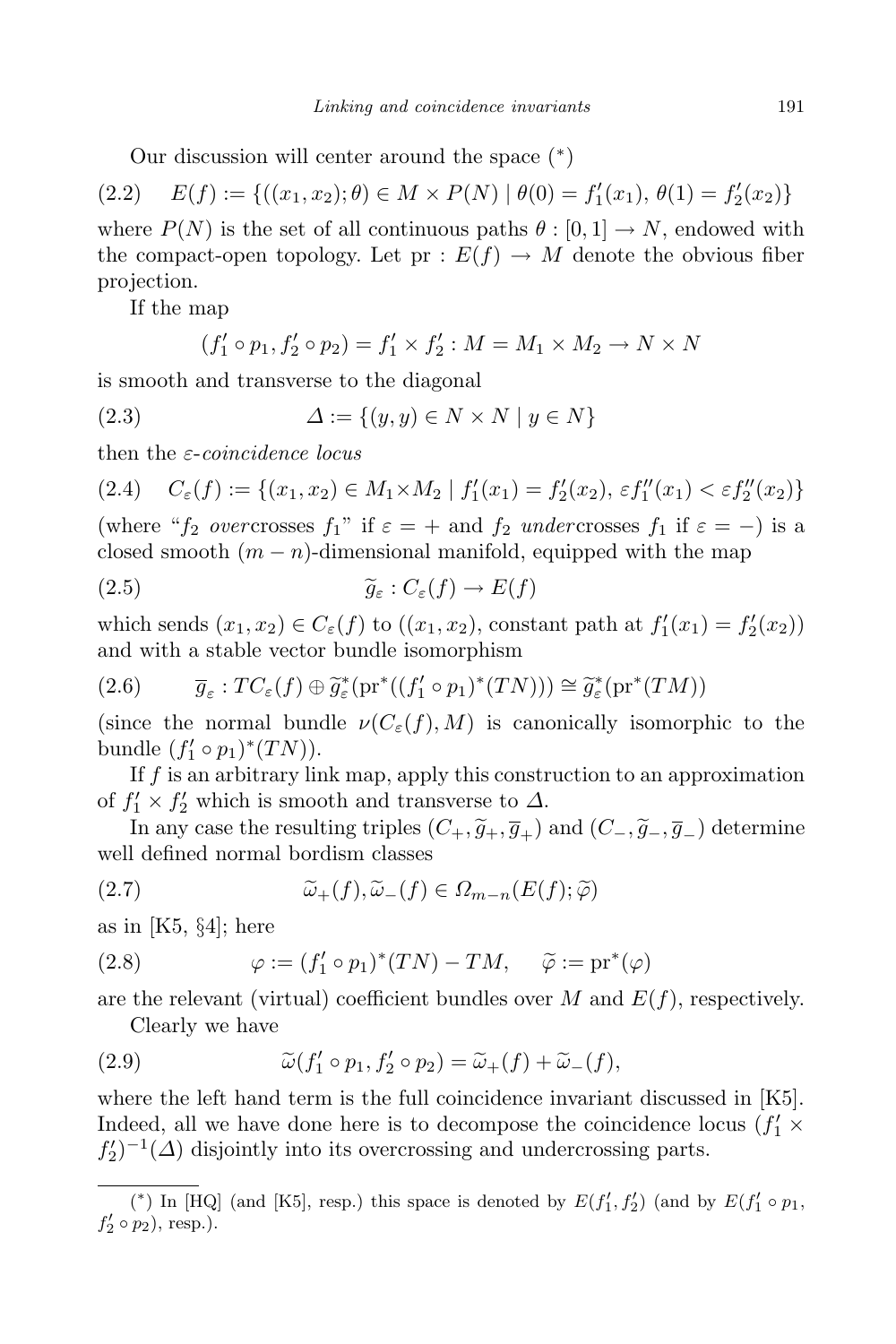If we forget the path space aspect of our data and keep track only of the over- or undercrossing manifolds, together with the way they sit in *M* and with their "twisted framings"  $\overline{g}_{\varepsilon}$ , we obtain the weaker invariants

(2.10) 
$$
\omega_{\varepsilon}(f) := [C_{\varepsilon}, \text{inclusion}, \overline{g}_{\varepsilon}] = \text{pr}_{*}(\widetilde{\omega}_{\varepsilon}(f)) \in \Omega_{m+n}(M; \varphi).
$$

DEFINITION 2.11. The link map  $f$  is  $\varepsilon$ -*unlinked* if

$$
\varepsilon(f''_1(x_1) - f''_2(x_2)) > 0
$$
 for all  $(x_1, x_2) \in M_1 \times M_2$ 

(compare 2.1) or, equivalently, if the image  $f_1(M_1)$  in  $N \times \mathbb{R}$  lies strictly above (or below, resp.)  $f_2(M_2)$  with respect to the R-coordinate when  $\varepsilon = +$  $(or \varepsilon = -, resp.).$ 

We say that *f* is  $\varepsilon$ -unlinkable if *f* is link homotopic to an  $\varepsilon$ -unlinked link map.

PROPOSITION 2.12. If *f* is  $\varepsilon$ -unlinkable, then  $\tilde{\omega}_{\varepsilon}(f) = 0$  and therefore  $also \omega_{\varepsilon}(f) = 0.$ 

*Proof.* If *f* is  $\varepsilon$ -unlinked, then  $C_{\varepsilon}(f) = \emptyset$  and hence  $\tilde{\omega}_{\varepsilon}(f) = 0$ . Moreover, recall from [K5, §§3–4] that homotopies of  $f_i, i = 1, 2$ , induce isomorphisms of normal bordism groups which are compatible with the full coincidence invariants  $\tilde{\omega}$  and—if we are dealing with *link* homotopies—preserve even the decomposition  $\tilde{\omega} = \tilde{\omega}_+ + \tilde{\omega}_-$ .

The methods of Hatcher and Quinn yield the following converse result.

THEOREM 2.13. *Assume* that  $m_1 + 1, m_2 \leq 2n - m_1 - m_2 - 2$  or  $m_1, m_2 + 1 \leq 2n - m_1 - m_2 - 2$ . If after a suitable link homotopy  $f_1$  and *f*<sup>2</sup> *project to smooth immersions into N* (*this holds in particular if M*1*, M*<sup>2</sup> *and N* are *stably parallelizable*), *then for*  $\varepsilon = +$  *and*  $\varepsilon = -$  *we have the following*: *f is*  $\varepsilon$ -*unlinkable precisely when*  $\tilde{\omega}_{\varepsilon}(f) = 0$ *.* 

*Proof.* Our claim is valid for *f* and  $\varepsilon$  if and only if it holds for  $f_2 \amalg f_1$  and  $−\varepsilon$  (compare the discussion of (4.5) in [K5]). After possibly interchanging *f*<sub>1</sub> and  $f_2$  we may therefore assume the first of the above-mentioned inequalities.

Apply the generalized Whitney trick construction of the proof of Theorem 2.2 in [HQ] to the immersions  $F_1 = F_\varepsilon$  (compare 2.14 below, or the beginning of our introduction) and  $f_2$ , as well as to a nulbordism of the over/undercrossing data of  $C_{\varepsilon} \approx F_1 \pitchfork f_2$ . The resulting deformation will move  $F_1, f_2$  to maps  $\widehat{F}_1, \widehat{f}_2$  with disjoint images. Since the key steps of the construction are based on approximations we can make sure that it does not interfere with  $F_1|(M_1 \times \{0,1\})$  and faraway R-levels. Thus f is link homotopic to  $f_1 \amalg \widehat{f}_2$  and, via  $\widehat{F}_1$ , to an  $\varepsilon$ -unlinked link map.

REMARK 2.14. The previous proof is based on a generally valid alternative interpretation of our invariants. Let

$$
F_1 = (f'_1, F''_1) : M_1 \times [0, 1] \to N \times \mathbb{R}
$$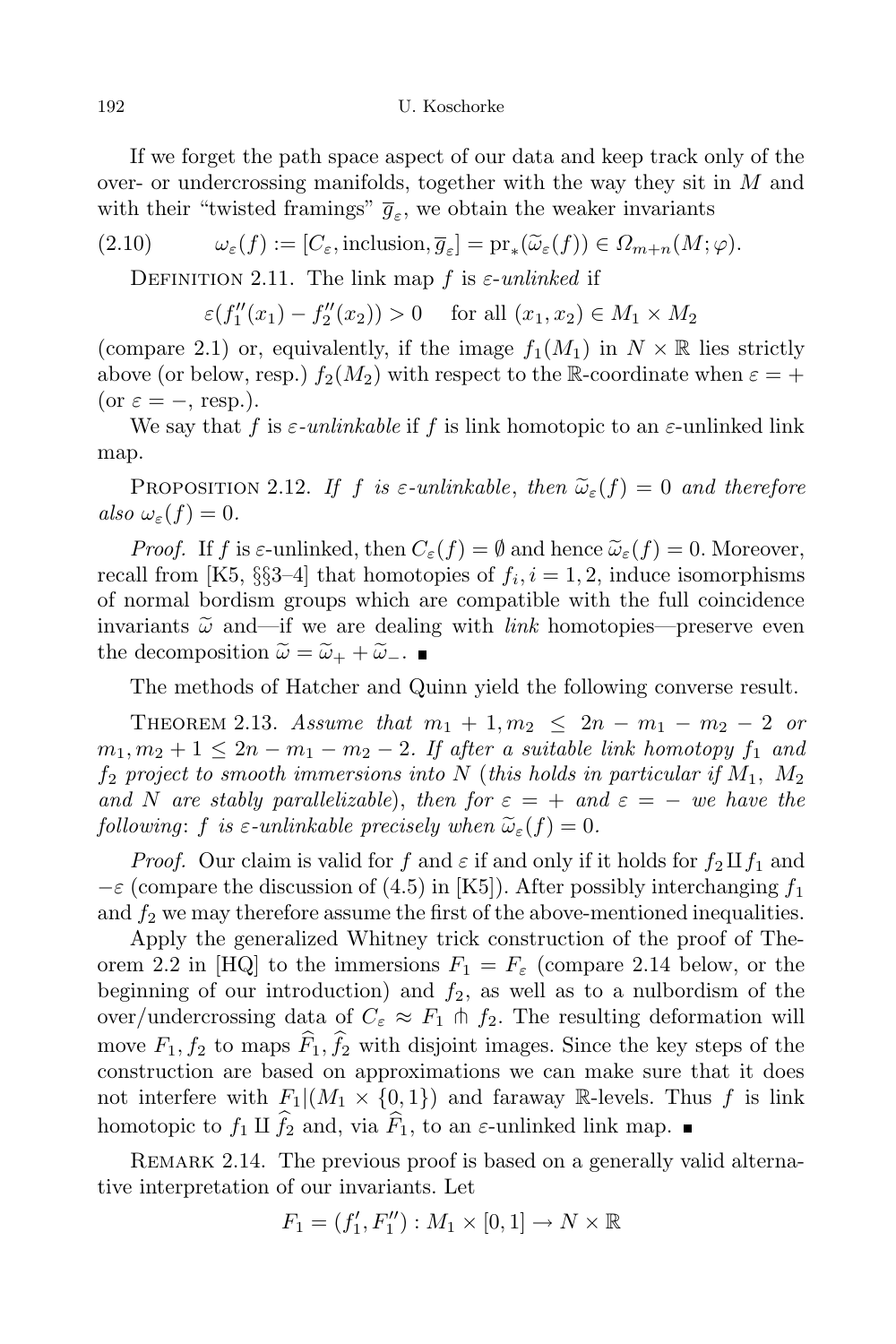be a homotopy which deforms  $F_1(-,0) = f_1$  monotonically in the positive (or negative) R-direction until  $F_1(-, 1)$  *II*  $f_2$  is  $\varepsilon$ -unlinked,  $\varepsilon = +$  (or  $\varepsilon = -$ , resp.). Then  $F_1$  and  $f_2$  define a pair of maps from  $M_1 \times M_2 \times [0,1]$  to  $N \times \mathbb{R}$ whose coincidence manifold is essentially  $C_{\varepsilon}(f)$ , with compatible coincidence data. Thus the resulting normal bordism class corresponds to  $\tilde{e}\tilde{\omega}_{\varepsilon}(f)$  via the isomorphism induced by the projections  $M \times (0,1) \sim M$  and  $N \times \mathbb{R} \sim N$ .

This alternative ("intersection") approach allows us sometimes to extend our invariants to link maps into more general target manifolds *Q* (e.g. if  $M_1 = S^{m_1}$  and  $\pi_{m_1}(Q) = \pi_{m_1+1}(Q) = 0$ .

Now consider the special case that *N* has the form  $N = N' \times \mathbb{R}$ . Then  $\widetilde{\omega}(f_1' \circ p_1, f_2' \circ p_2) = 0$  since the extra R-direction allows us to move  $f_1' \circ p_1$ and  $f'_2 \circ p_2$  apart. Thus  $\widetilde{\omega}_+(f) = -\widetilde{\omega}_-(f)$  (cf. 2.9). In fact, we can use the projection along *any* ray  $\mathbb{R}_+ \cdot v$  in  $\mathbb{R} \times \mathbb{R}$  (where  $v \neq 0$ ) to study the over/undercrossing behaviour of link maps into  $N' \times \mathbb{R} \times \mathbb{R}$ .

EXAMPLE 2.15 (Classical link maps). Here  $M_i = S^{m_i}$ ,  $N = \mathbb{R}^n$ ,  $n > 0$ , and  $f: S^{m_1} \amalg S^{m_2} \to \mathbb{R}^{n+1}$ . Because of the linear structure on  $\mathbb{R}^{n+1}$  the fiber projection pr :  $E(f) \to S^{m_1} \times S^{m_2}$  is a homotopy equivalence so that  $\widetilde{\omega}_+(f) = -\widetilde{\omega}_-(f)$  is precisely as strong as the invariant (cf. 2.10)

$$
\omega_{+}(f) \in \Omega_{m-n}^{\text{fr}}(S^{m_1} \times S^{m_2}) \cong \Omega_{m-n}^{\text{fr}} \oplus \Omega_{m_1-n}^{\text{fr}} \oplus \Omega_{m_2-n}^{\text{fr}}.
$$

In this decomposition we use the isomorphism  $\Omega_*^{\text{fr}}(S^{m_i} \times X) \cong \Omega_*^{\text{fr}}(X) \oplus$  $\Omega_{*-m_i}^{\text{fr}}(X)$  defined by the projection to *X* and by transverse intersection with  $\{*_i\} \times X$ ; furthermore,  $\omega_+(f)$  corresponds to the triple

 $(\alpha(f), \omega_+(f \mid (S^{m_1} \amalg \{*_2\})), \omega_+(f \mid (\{*_1\} \amalg S^{m_2})))$ 

consisting of the "generalized linking number"  $\alpha(f)$  (cf. [K2]) and of the overcrossing invariants of one sphere with just the base point of the other sphere.

In the dimension range of Theorem 2.13 the second and third components of this triple vanish; thus  $f$  is  $\varepsilon$ -unlinkable or, equivalently, link nulhomotopic precisely if  $\alpha(f) = 0$ . Actually, N. Habegger and U. Kaiser [HK] have shown that the  $\alpha$ -invariant classifies  $f$  completely up to link homotopy in the more general range  $2(m_1 + m_2) \leq 3n - 2$ ;  $m_1, m_2 < n$ . (Compare also [S].) ■

In contrast to this example we will see below that  $\tilde{\omega}_{\varepsilon}(f)$  is often considerably stronger than  $\omega_{\varepsilon}(f)$ .

**3. Nielsen numbers of link maps and other link homotopy invariants.** In order to get a better understanding of our invariants and of the groups in which they lie we need to recall a few facts about the Hurewicz fibration pr :  $E(f) \to M$  (compare [K5, §2]).

Pick points  $x_0 = (x_{10}, x_{20}) \in M = M_1 \times M_2$ ,  $y_0 \in N$  and paths  $\sigma_i$  in N joining  $y_0$  to  $f'_i(x_{i0}), i = 1, 2$ . This choice determines a homotopy equivalence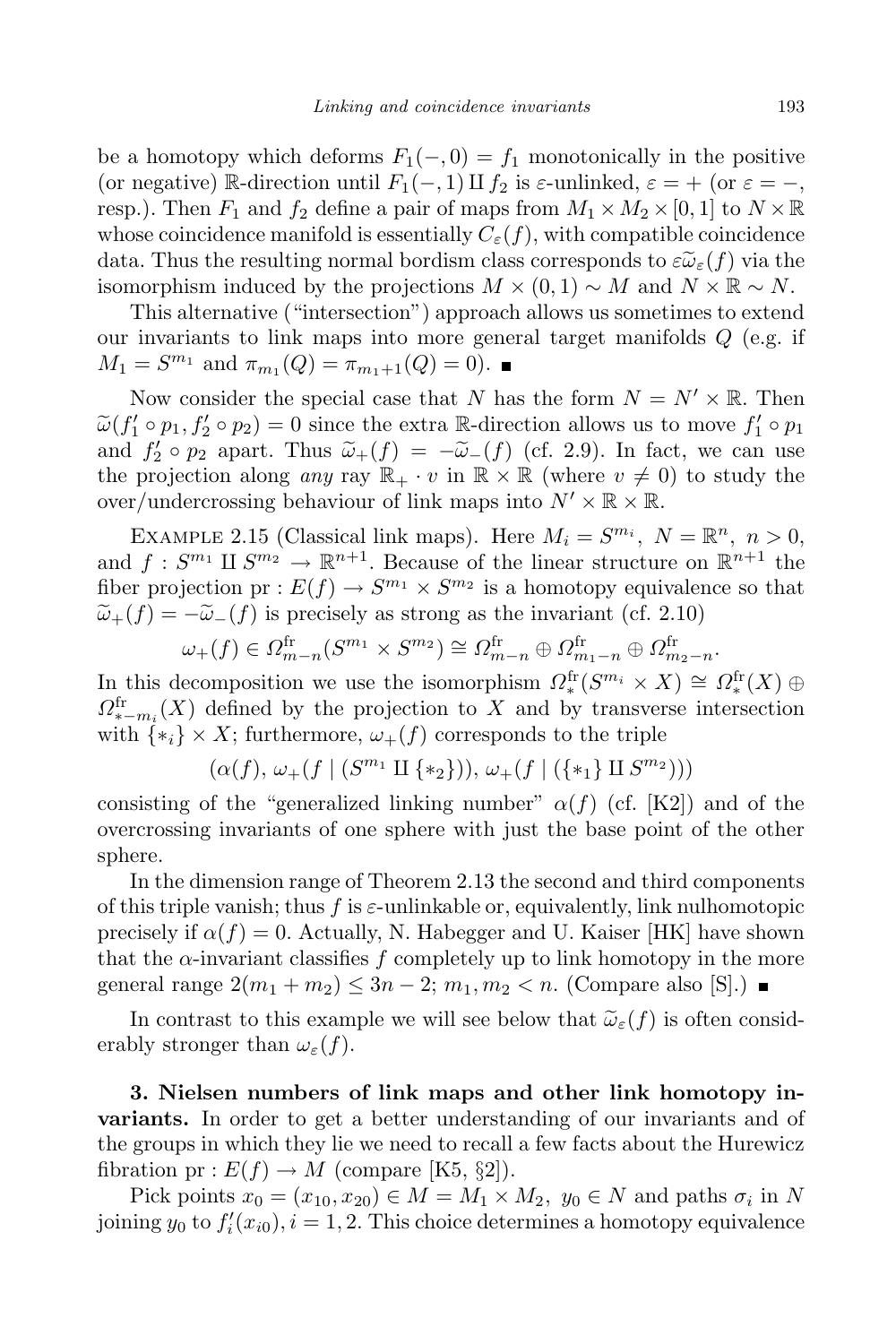between the space  $\Lambda(N, y_0)$  of loops in *N* starting and ending in  $y_0$ , and the fiber  $pr^{-1}(x_0)$  which consists of all paths in *N* from  $f'_1(x_{10})$  to  $f'_2(x_{20})$ . We compose with the fiber inclusion to obtain

(3.1) 
$$
\text{incl}: \Lambda(N, y_0) \to E(f).
$$

Proposition 3.2 (cf. [K5, 2.1]). *The induced map*

$$
incl_* : \pi_1(N, y_0) = \pi_0(\Lambda(N, y_0)) \to \pi_0(E(f))
$$

*yields a bijection from the so-called* Reidemeister set

$$
R := \frac{\pi_1(N, y_0)}{\sigma_{1*} f'_{1*}(\pi_1(M_1, x_{10})) \cdot \cdot \cdot \cdot \cdot \cdot f'_{2*}(\pi_1(M_2, x_{20}))}
$$

onto the set of path-components of  $E(f)$  (here  $\sigma_{i*}: \pi_1(N, f'_i(x_{i0})) \to \pi_1(N, y_0)$ *denotes the obvious isomorphism induced by*  $\sigma_i$ ,  $i = 1, 2$ .

Thus the rich geometry of  $E(f)$  manifests itself already in a possibly very large number of path-components. However, since the coincidence manifold  $C_{\varepsilon}$  is compact, only finitely many path-components  $A \in \pi_0(E(f))$  are *essential*, i.e. the corresponding direct summand

(3.3) 
$$
\widetilde{\omega}_{\varepsilon,A}(f) = [C_{\varepsilon,A}(f) := \widetilde{g}^{-1}(A), \widetilde{g}|C_{\varepsilon,A}(f), \overline{g}|]
$$

of

(3.4) 
$$
\widetilde{\omega}_{\varepsilon}(f) \in \Omega_{m-n}(E(f); \widetilde{\varphi}) = \bigoplus_{A \in \pi_0(E(f))} \Omega_{m-n}(A; \widetilde{\varphi}|A)
$$

is nonzero.

The (nonnegative, integer) *Nielsen number*

(3.5) 
$$
N_{\varepsilon}(f) := \#\{A \in \pi_0(E(f)) \mid \widetilde{\omega}_{\varepsilon,A}(f) \neq 0\}
$$

counts these essential path-components of  $E(f)$  (or, equivalently, the essential Reidemeister classes). This is a refinement of the concept of Nielsen numbers studied in [K5], and we have

$$
N(f'_1 \circ p_1, f'_2 \circ p_2) \le N_+(f) + N_-(f).
$$

Clearly  $N_{\varepsilon}(f)$  vanishes if and only if  $\omega_{\varepsilon}(f)$  does. In other respects the Nielsen number is much cruder than the invariant  $\tilde{\omega}_{\varepsilon}(f)$  which, however, has the drawback that it lies in a group which varies with *f*.

Proposition 3.6. *If two link maps are link homotopic*, *then they have the same Nielsen numbers.*

*Proof.* According to [K5] (see the discussion of 4.4) any homotopy *F* from *f* to another link map  $\hat{f}$  yields a homotopy equivalence  $E(f) \sim E(\hat{f})$ and an isomorphism of normal bordism groups which maps the full coincidence invariant  $\widetilde{\omega}(f'_1 \circ p_1, f'_2 \circ p_2)$  to  $\widetilde{\omega}(f'_1 \circ p_1, f'_2 \circ p_2)$ . If F is a link homotopy this isomorphism preserves also the decomposition  $\tilde{\omega} = \tilde{\omega}_+ + \tilde{\omega}_-$ .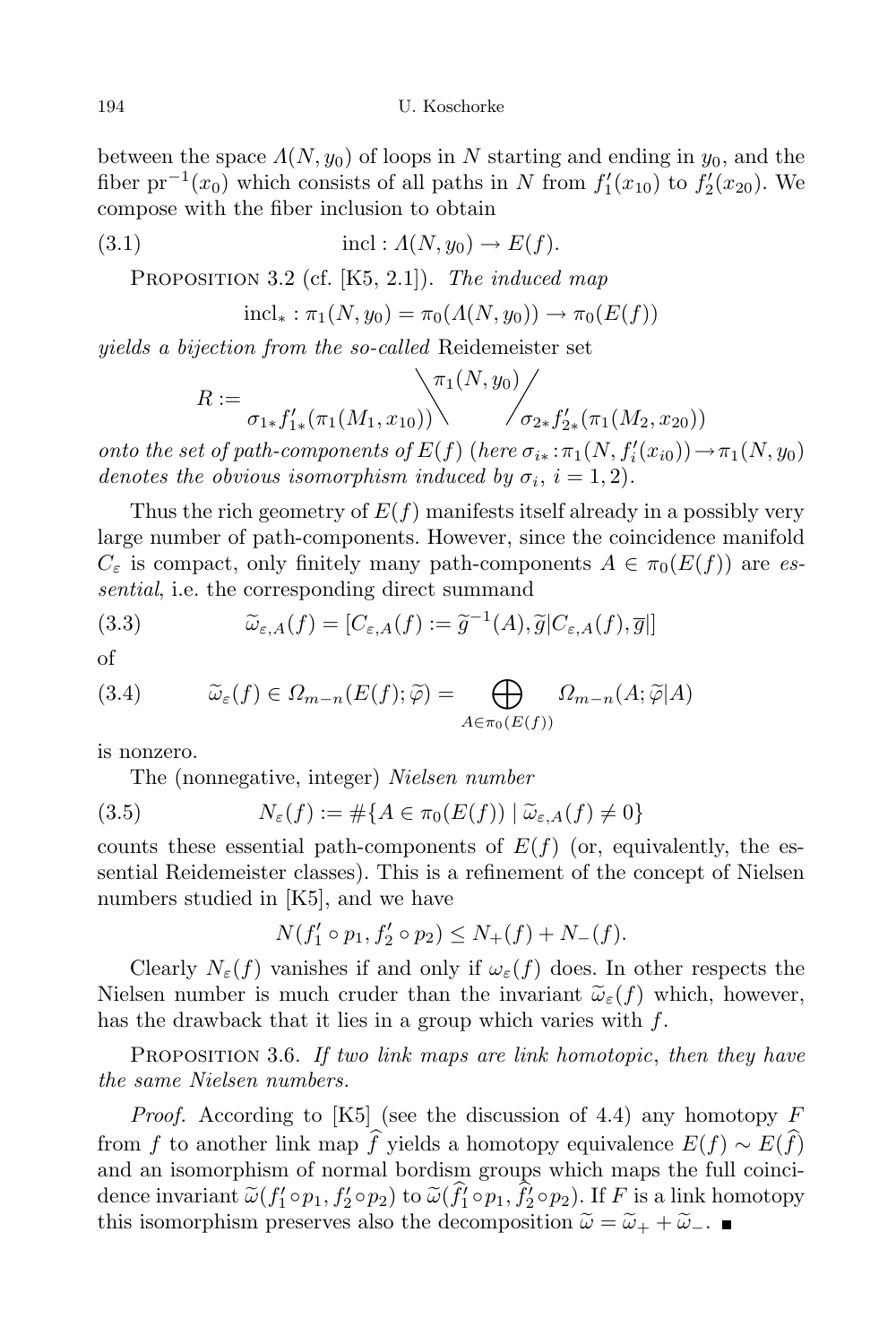The Nielsen number  $N_{\varepsilon}(f), \varepsilon = +$  or  $-$ , is an example of a link homotopy invariant extracted from  $\tilde{\omega}_{\varepsilon}(f)$  and taking values in a set which is independent of *f*. Another such example is  $\omega_{\varepsilon}(f)$  (in the special case where N is stably parallelizable and hence  $\varphi = -TM$ , cf. 2.10 and 2.8). The invariant  $\alpha_w(f)$  of Alexander Pilz (cf. [P, 3.9]) can be interpreted as a third such example: assume *f* preserves base points (e.g.  $f_i(x_{i0}) = (y_0, (-1)^i), i = 1, 2$ ) so that the contributions  $\tilde{\omega}_{\varepsilon,A}(f)$  of the various path-components  $A \in \pi_0(E(f))$ to  $\tilde{\omega}_{\varepsilon}(f)$  (cf. 3.3 and 3.4) can be parametrized by the Reidemeister set R (cf. 3.2) which remains unchanged by base point preserving homotopies; then

(3.7) 
$$
\alpha_w(f) = \{ [C_{+,A}(f)] \} \in \bigoplus_{A \in R} \Omega_{m-n}
$$

where  $\Omega_*$  stands for framed or (un)oriented bordism according as  $M_1$ ,  $M_2$ and *N* are framed or (un)oriented, respectively. Thus  $\alpha_w(f)$  neglects e.g. the map  $\tilde{g}|C_{+,A}(f)$  but still registers the decomposition of the overcrossing locus  $C_{+}(f)$  into various "Reidemeister (or Nielsen) classes". If  $m = n$ , this enables A. Pilz to obtain full classification results (cf. [P, 5.4]).

Next we recall a result of Hatcher and Quinn (cf. [HQ, 3.1]) which allows us sometimes to interpret  $\tilde{\omega}_{\varepsilon}(f)$  itself (without any loss of information) as a link homotopy invariant.

PROPOSITION 3.8. *Assume that*  $M_1$  *and*  $M_2$  *are*  $(m - n + 1)$ *-connected. Then the map* incl (*cf.* 3*.*1), *together with a choice of an orientation of*  $\varphi$  *at x*0, *induces an isomorphism*

$$
\text{incl}_* : \Omega_{m-n}^{\text{fr}}(A(N, y_0)) \xrightarrow{\cong} \Omega_{m-n}(E(f); \widetilde{\varphi}).
$$

*The framed bordism class*

$$
\mathrm{incl}_*^{-1}(\widetilde{\omega}_{\varepsilon}(f)) \in \Omega_{m-n}^{\mathrm{fr}}(\Lambda(N, y_0)), \quad \varepsilon = + \text{ or } -,
$$

*is invariant under base point preserving link homotopies.*

*Proof.* Our choices (including those which are incorporated in 3.1) induce isomorphisms

$$
\Omega_{m-n}^{\text{fr}}(A(N,y_0)) \cong \Omega_{m-n}^{\text{fr}}(\text{pr}^{-1}(x_0)) \cong \Omega_{m-n}(\text{pr}^{-1}(x_0); \tilde{\varphi})
$$

and so does the fiber inclusion; this follows via a cell-by-cell argument applied to (projected) maps into *M*.

Similarly if *F* is a base point preserving link homotopy, the (generic) coincidence manifold  $C_{\varepsilon}(F) \subset M \times I$  can be retracted to  $\{x_0\} \times I$  and hence yields the required bordism in the fiber  $pr^{-1}(x_0) \sim \Lambda(N, y_0)$ .

REMARK 3.9. If  $n > 0$ , then every (free) link homotopy class can be represented by a base point preserving link map  $f$  (i.e.  $f_1(x_{01}) \neq f_2(x_{02})$ ) are fixed preassigned points in  $N \times \mathbb{R}$ ).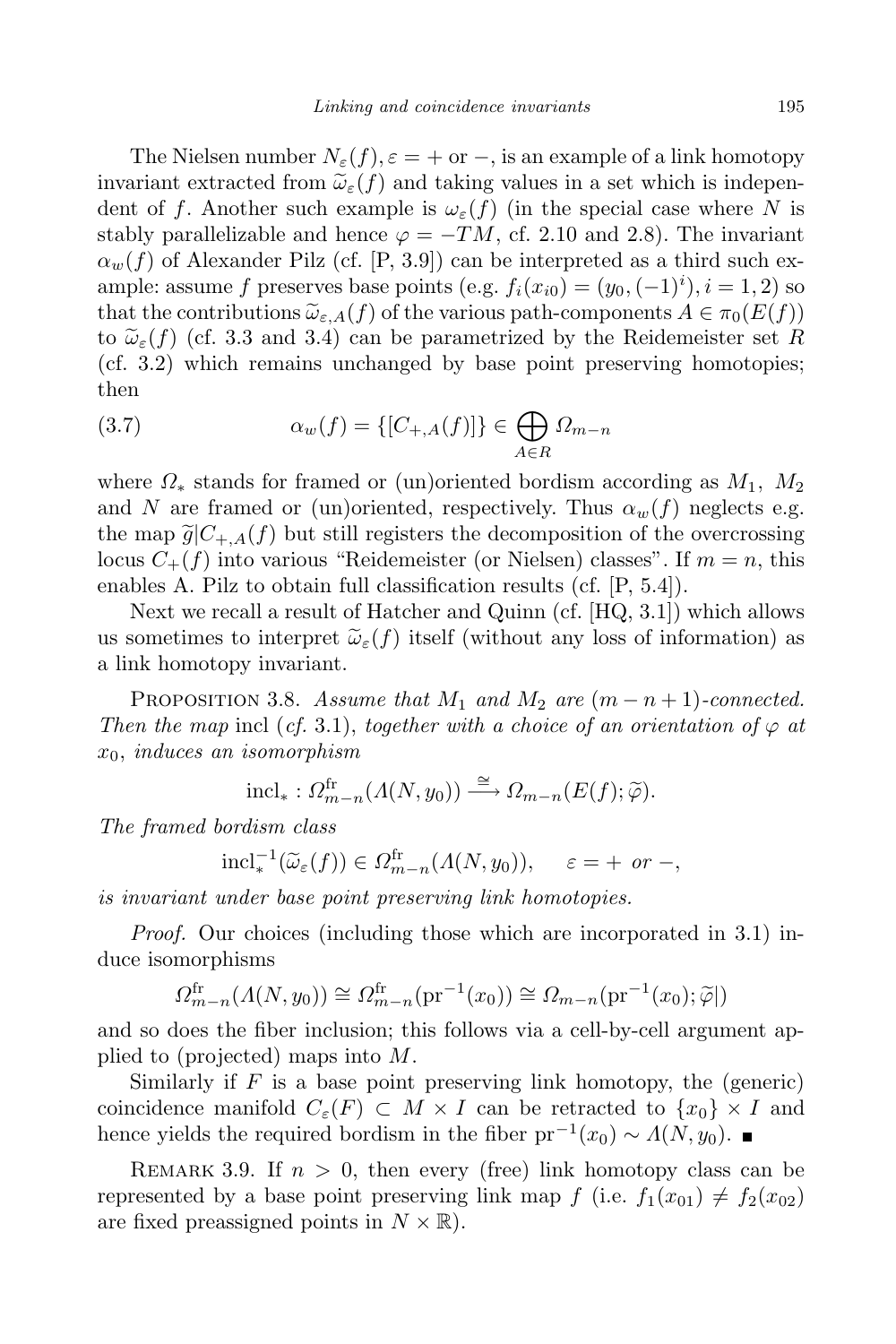If two such link maps  $f$  and  $\hat{f}$  are related by a free link homotopy  $F$ , then we deduce (under the assumptions of Proposition 3.8 and provided  $m_1, m_2 \leq n-2$  that

$$
\mathrm{incl}_*^{-1}(\widetilde{\omega}_{\varepsilon}(\widehat{f})) = \mathrm{sign}(\tau_1) \cdot \mathrm{sign}(\tau_2) \cdot c(\tau_1, \tau_2)_*(\mathrm{incl}_*^{-1}(\widetilde{\omega}_{\varepsilon}(f))),
$$

where  $\tau_i = F'_i(x_{0i}, -)$  denotes the loop traced out in *N* during the homotopy,  $i = 1, 2$ , and the self-homotopy equivalence  $c(\tau_1, \tau_2)$  of  $\Lambda(N, y_0)$  is defined by

$$
c(\tau_1, \tau_2)(\varrho) = \sigma_1 \tau_1^{-1} \sigma_1^{-1} \varrho \sigma_2 \tau_2 \sigma_2^{-1}, \quad \varrho \in \Lambda(N, y_0);
$$

moreover,  $sign(\tau_i)$  equals +1 or  $-1$  according as  $\tau_i$  preserves the orientation of  $N$  or not.  $\blacksquare$ 

**4. Products of spheres.** In this section we consider the special case

$$
N = (S1)q \times S2 \times \cdots \times Srl = (S1)q \times N',
$$

where

$$
N' = \prod_{i=1}^{l} S^{r_i}, \quad 2 \le r_1 \le r_2 \le \dots \le r_l, \ 1 \le l < \infty,
$$

denotes the subproduct formed by the simply connected factor spheres. Pick base points  $*_1 = 1 \in S^1; *_{r_i} \in S^{r_i}, i = 1, ..., l; y'_0 = (*_{r_1}, ..., *_{r_l}) \in N'$  and  $y_0 = (1, \ldots, 1, y'_0) \in N$ . In view of Proposition 3.8 the following sample calculation frequently determines the group in which our  $\tilde{\omega}$ -invariants lie.

THEOREM 4.1. *There are canonical isomorphisms of*  $\Omega_*^{\text{fr}}$ *-modules* 

$$
\Omega_*^{\text{fr}}(\Lambda(N, y_0)) \cong \bigoplus_{j \in \mathbb{Z}^q} \Omega_*^{\text{fr}}(\Lambda(N', y'_0))
$$

*and*

$$
h = \bigoplus h_k : \Omega_*^{\text{fr}}(\Lambda(N', y_0')) \xrightarrow{\cong} \bigoplus_{k \in \mathbb{N}^l} \Omega_{*-d(k)}^{\text{fr}},
$$

where  $d(k) := \sum_{i=1}^{l} k_i (r_i - 1)$  for  $k = (k_1, \ldots, k_l) \in \mathbb{N}^l$  and  $\mathbb N$  denotes the *set of natural numbers including* 0*.*

Thus the Pontryagin–Thom isomorphism  $\Omega_{\ast}^{\text{fr}} \cong \pi_{\ast}^S$  makes the framed *∗* bordism groups of the loop space of *N* accessible to standard methods of stable homotopy theory.

*Proof.* Consider  $\mathbb{Z}^q$  as a discrete topological subspace of  $\mathbb{R}^q$  and apply the exponential map  $\mathbb{R}^q \to (S^1)^q$  to the straight path in  $\mathbb{R}^q$  joining 0 to any point in  $\mathbb{Z}^q$ . This yields the homotopy equivalences  $\mathbb{Z}^q \sim \Lambda((S^1)^q)$  and

$$
\Lambda(N, y_0) \sim \mathbb{Z}^q \times \Lambda(N', y_0')
$$

as well as the first isomorphism claimed above.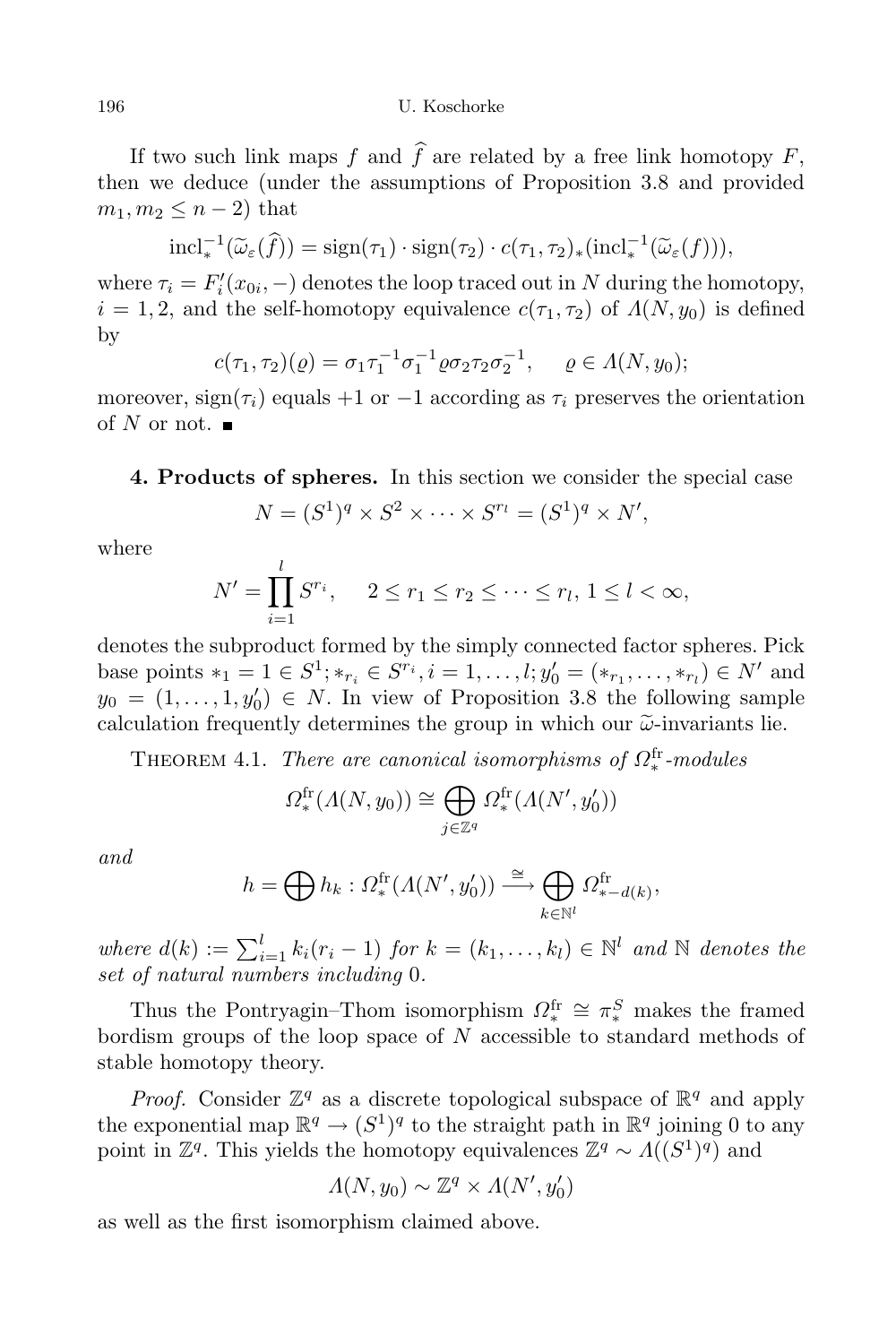The second isomorphism generalizes a geometric construction which was discussed in detail in [K5] and which is closely related to James–Hopf invariants.

Given a framed bordism class  $\nu$  of  $\Lambda(N', y_0')$ , consider the adjoint

$$
v = (v_1, \ldots, v_l) : (V \times \mathbb{R} \cup \{\infty\}, \infty) \to (N' = S^{r_1} \times \ldots \times S^{r_l}, y_0')
$$

of a generic representative. Then for  $i = 1, \ldots, l$  the inverse image  $W_i :=$  $v_i^{-1}(*_i')$  of a point  $*'_i \neq *_{r_i}$  in  $S^{r_i}$  is a smoothly embedded framed submanifold of  $V \times \mathbb{R}$ . As in [K5, §8] (see also [KS]) we may even assume that this embedding projects to a generic framed  $(r_i - 1)$ -codimensional immersion  $e'_i$ into *V*. Its  $k_i$ -fold self-intersection yields a  $k_i(r_i-1)$ -codimensional immersion  $e_i^{k_i}$  which is again framed since the intersection branches are ordered by the R-component of the embedding  $W_i \subset V \times \mathbb{R}$ .

Now for  $k = (k_1, \ldots, k_l) \in \mathbb{N}^l$  define  $h_k(\nu)$  to be the framed bordism class of the transverse intersection of the immersions  $e_1^{k_1}, \ldots, e_l^{k_l}$  in *V*. A straightforward generalization of the proofs in [K5,  $\S 8$ ] (where the case  $l = 1$  was discussed) shows that  $h_k$  is well defined and  $h = \bigoplus h_k$  is bijective.

Remark 4.2. The theorem above leads to an interpretation in terms of Laurent polynominals:

$$
\Omega_*^{\text{fr}}(A(N, y_0)) \cong \bigoplus_{(j_1, \dots, j_q) \in \mathbb{Z}^q} \Omega_*^{\text{fr}}(A(N', y'_0)) X_1^{j_1} \cdots X_q^{j_q}
$$

$$
= \Omega_*^{\text{fr}}(A(N', y'_0)) [X_1^{\pm 1}, \dots, X_q^{\pm 1}].
$$

Expressed in this language the operation  $c(\tau_1, \tau_2)$ <sup>\*</sup> discussed in Remark 3.9 amounts just to multiplication by a fixed monomial  $X_1^{j_1} \cdots X_q^{j_q}$ . Thus we conclude (under the assumptions of Proposition 3.8 and provided  $m_1, m_2 \leq$  $n-2$ ) that  $\text{incl}_\varepsilon^{-1}(\widetilde{\omega}_\varepsilon(f))$ , *considered up to multiplication by such monomials*, *∗* is invariant under *base point free* link homotopies.

(Note the analogy to Alexander polynomials.)  $\blacksquare$ 

**5. Spherical link maps.** In this section we discuss the case where *M<sup>i</sup>* is the sphere  $S^{m_i}$ , equipped with a base point  $x_{0i}$ ,  $i = 1, 2$ . Also choose base points  $y_{01} \neq y_{02}$  and  $y_0$  in *N* and paths  $\sigma_1$  and  $\sigma_2$  in *N* joining  $y_0$  to  $y_{01}$ and  $y_{02}$ , respectively. Let  $BLM_{m_1,m_2}(N \times \mathbb{R})$  denote the set of base point preserving link homotopy classes of base point preserving link maps

$$
f = f_1 \amalg f_2 : S^{m_1} \amalg S^{m_2} \to N \times \mathbb{R}
$$

 $(i.e. f_i(x_{0i}) = (y_{0i}, 0))$ , and define  $(5.1)$  BLM<sup>(*i*)</sup> := { $[f] \in \text{BLM}_{m_1,m_2}(N \times \mathbb{R}) \mid 0 = [f_i] \in \pi_{m_i}(N \times \mathbb{R})$ },  $i = 1, 2.$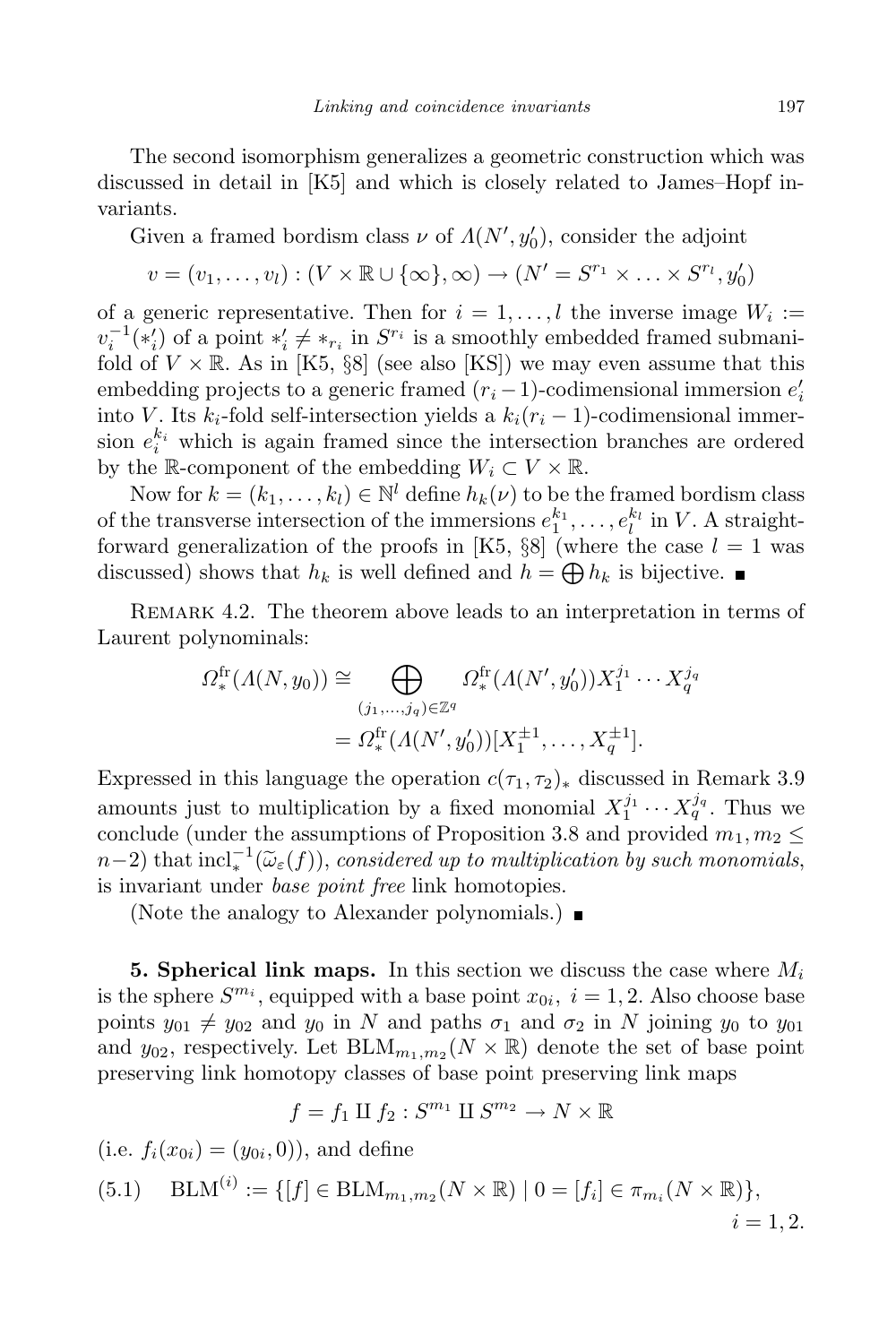Assume  $1 \leq m_1, m_2 \leq n-2$  throughout this section. Then link maps as well as link homotopies can be deformed until the *i*th component avoids  ${y_{0i\pm1}} \times \mathbb{R} \subset N \times \mathbb{R}, i = 1, 2$ . Thus we can add two link maps *f* and *f* by "stacking them on top of each other" with respect to the height given by the R-component in  $N \times \mathbb{R}$ : shift the link map f in the positive R-direction until it is entirely above *f* and join base points along  $\{y_{0i}\}\times\mathbb{R}$ . The resulting addition makes  $\text{BLM}_{m_1,m_2}(N \times \mathbb{R})$  into a semigroup with null element.

According to Proposition 3.8 our choices determine isomorphisms allowing us to identify our  $\tilde{\omega}$ -invariants with elements in a *fixed* group which does not vary with *f* any more (for a more explicit description see the proof below). This greatly simplifies statements about link homotopy invariance, additivity, value sets etc.

PROPOSITION 5.2. *Assume* that  $1 \leq m_1, m_2 \leq n-2$ . Then for  $\varepsilon = +$  $and \varepsilon = -$  *the*  $\widetilde{\omega}_{\varepsilon}$ -*obstruction determines a well defined map*<br> $\widetilde{\omega}_{\varepsilon}$ : BLM<sub>m</sub>, m<sub>o</sub> $(N \times \mathbb{R}) \rightarrow \Omega_{\varepsilon}^{\text{fr}}$ , ( $A(N, y_0)$ ).

$$
\widetilde{\omega}_{\varepsilon} : \text{BLM}_{m_1, m_2}(N \times \mathbb{R}) \to \Omega_{m-n}^{\text{fr}}(A(N, y_0)).
$$

 $For all [f], [f] \in \text{BLM}_{m_1, m_2}(N \times \mathbb{R})$  *we have* 

$$
\widetilde{\omega}_{+}([f] + [\widehat{f}]) = \widetilde{\omega}_{+}([f]) + \widetilde{\omega}_{+}([\widehat{f}]) + \widetilde{\omega}(f'_{1} \circ p_{1}, \widehat{f}'_{2} \circ p_{2}), \n\widetilde{\omega}_{-}([f] + [\widehat{f}]) = \widetilde{\omega}_{-}([f]) + \widetilde{\omega}_{-}([\widehat{f}]) + \widetilde{\omega}(\widehat{f}'_{1} \circ p_{1}, f'_{2} \circ p_{2}),
$$

*where the last summand denotes the coincidence invariant* (*compare* 2*.*9 *and* [K5, 4.4] *and* 2*.*4) *of the indicated projections to N.*

*In particular*,  $\widetilde{\omega}_\varepsilon|\text{BLM}^{(i)}|$  *is a homomorphism* of *semigroups*; *its image is a group and is invariant under both the left and the right action of*  $\pi_1(N)$ *on*  $\Omega_{m-n}^{\text{fr}}(A(N, y_0)), i = 1, 2.$ 

*Proof.* Let us first specify a representative  $\tilde{g}_{\varepsilon}: C_{\varepsilon}(f) \to \Omega_{m-n}(A(N, y_0))$ of  $\widetilde{\omega}_{\varepsilon}(f)$ . Since  $m - n + 1 < m_i$  the projection of  $C_{\varepsilon}(f) \subset S^{m_1} \times S^{m_2}$  to  $S^{m_i}$ <br>proposite the (originals) with the conditions of the proposition generically avoids the (antipodal) point  $-x_{0i}$  and hence allows a retraction  $\varrho_i$  in  $S^{m_i}$  to the base point  $x_{0i}$ ,  $i = 1, 2$ . For any  $x \in C_{\varepsilon}(f)$  the loop  $\widetilde{g}_{\varepsilon}(x)$ can then be described as the composite of paths

$$
y_0 \xrightarrow{\sigma_1} y_{01} \xrightarrow{f'_1(\varrho_1(x,-))^{-1}} f'_1(x) = f'_2(x) \xrightarrow{f'_2\varrho_2(x,-)} y_{02} \xrightarrow{\sigma_2^{-1}} y_0.
$$

If we compose f with a base point preserving reflection r of  $S^{m_1}$  or  $S^{m_2}$ we change the framing of  $C_{\varepsilon}(f)$  and its location in  $S^{m_1} \times S^{m_2}$  but not the homotopy class of  $\widetilde{g}_{\varepsilon}$ . Thus

(5.3) 
$$
\widetilde{\omega}_{\varepsilon}(f_1 \circ r \amalg f_2) = \widetilde{\omega}_{\varepsilon}(f_1 \amalg f_2 \circ r) = -\widetilde{\omega}_{\varepsilon}(f).
$$

If  $\tau_i$  is a loop in *N* starting and ending at  $x_{0i}$  (and generically avoiding  $f_{i\pm 1}$  and we use it to modify  $f_i$  via the standard operation, we conclude for the resulting link map that

(5.4) 
$$
\widetilde{\omega}_{\varepsilon}(\tau_{1*}(f_1) \amalg \tau_{2*}(f_2)) = \pm (\sigma_1 \tau_1^{-1} \sigma_1^{-1}) \widetilde{\omega}_{\varepsilon}(f) (\sigma_2 \tau_2 \sigma_2^{-1}).
$$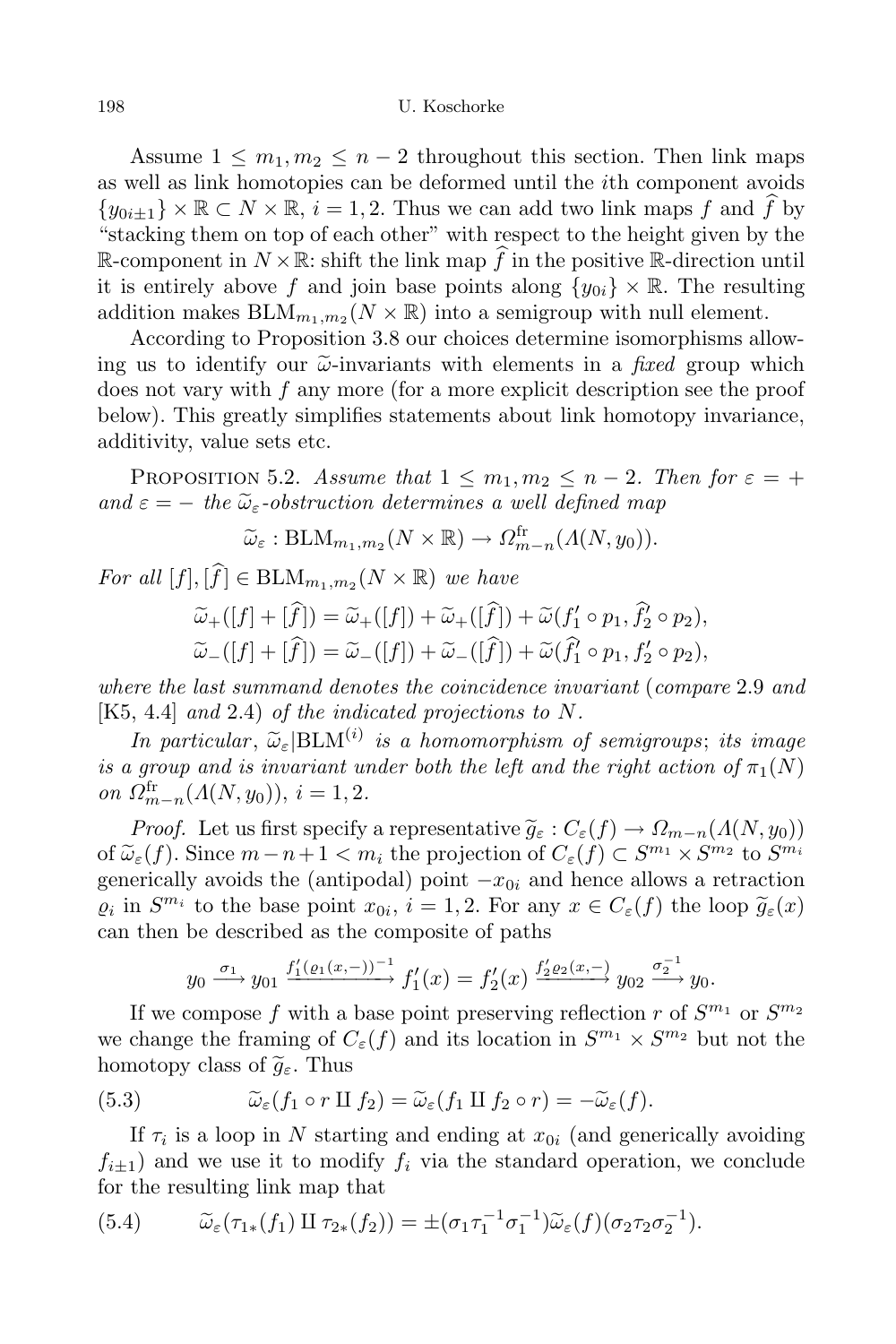Finally note that the overcrossing locus  $C_{\varepsilon}(f + \hat{f})$  consists of  $C_{\varepsilon}(f)$  *∪*  $C_{\varepsilon}(f)$  and of the *full* coincidence locus of  $(f'_{1}, f'_{2})$ . The proposition follows.

Next consider the invariant

$$
\widetilde{\widetilde{\omega}}_{\varepsilon} : \text{BLM}_{m_1, m_2}(N \times \mathbb{R}) \to \Omega_{m-n}^{\text{fr}}(A(N, y_0)) \times \bigoplus_{i=1}^2 \pi_{m_i}(N, y_{0i})
$$

which enriches  $\widetilde{\omega}_{\varepsilon}(f)$  by the homotopy classes  $[f'_1]$  and  $[f'_2]$  of the component maps  $f_1$  and  $f_2$  of  $f$ . In view of 2.9,  $\tilde{\tilde{\omega}}_+$  determines  $\tilde{\tilde{\omega}}_-$ .

COROLLARY 5.5. *For both*  $\varepsilon = +$  *and*  $\varepsilon = -$  *we have*  $\overline{Q}$ 

$$
\widetilde{\widetilde{\omega}}_{\varepsilon}(\mathrm{BLM}_{m_1,m_2}(N\times\mathbb{R})) = \widetilde{\omega}_{\varepsilon}(\mathrm{BLM}^{(1)} \cap \mathrm{BLM}^{(2)}) \times \bigoplus_{i=1}^{n} \pi_{m_i}(N, y_{0i})
$$

(*compare* 5*.*1)*.*

*Proof.* Given  $i = 1, 2$ , let

$$
c_i : \pi_{m_i}(N, y_{0i}) \cong \pi_{m_i}(N - \{y_{0i \pm 1}\}, y_{0i}) \to \text{BLM}^{(i)}
$$

be defined by adding the constant map with value  $y_{0i+1} \in N = N \times \{0\} \subset$  $N \times \mathbb{R}$ . Then we have the bijection

(5.6) 
$$
(BLM^{(1)} \cap BLM^{(2)}) \times \bigoplus_{i=1}^{2} \pi_{m_i}(N, y_{0i}) \to BLM_{m_1, m_2}(N \times \mathbb{R}),
$$

 $(f, [\hat{f}_1], [\hat{f}_2]) \mapsto c_2([\hat{f}_2]) + f + c_1([\hat{f}_1])$ . Here the order of summation is chosen in such a way that according to 5.2 the sum has the same  $\tilde{\omega}_+$ -value as f. The corollary follows. ■

*Proof of Theorem 1.1 of the introduction.* Clearly the assertion holds if  $m_1 = 0.$ 

Thus assume that  $m_1 \geq 1$ . Then also  $m_1, m_2 \leq n-2$ . In view of the decomposition 5.6 we have to prove our claim only for  $f, \hat{f} \in {\text{BLM}}^{(1)}$   $\cap$  $BLM^{(2)}$  with  $\widetilde{\omega}_+(f) = \widetilde{\omega}_+(\widehat{f})$ . Put  $(-\widehat{f}) := \widehat{f}_1 \circ r \amalg \widehat{f}_2$  (cf. 5.3). Then according to 5.2 we have

$$
\widetilde{\omega}_+(f+(-\widehat{f}))=\widetilde{\omega}_+(f)-\widetilde{\omega}_+(\widehat{f})=0.
$$

Thus it follows from Theorem 2.13 that  $f + (-f)($  (and similarly  $(-f) + f$ ) is link nulhomotopic. Therefore

$$
f \sim f + ((-\widehat{f}) + \widehat{f}) \sim (f + (-\widehat{f})) + \widehat{f} \sim \widehat{f}.
$$

Finally, we discuss a simple construction which produces many link maps with interesting  $\tilde{\omega}_+$ -invariants.

Consider the case where  $N = N_1 \times N_2$  is the product of two manifolds of dimensions  $n_1, n_2 \geq 1$ . Then the base points take the form  $y_{0i} = (y_{0i}^1, y_{0i}^2)$ ,  $i = 1, 2$ , and we may assume that  $y_{01}^1 \neq y_{02}^1$  and  $y_{01}^2 \neq y_{02}^2$ .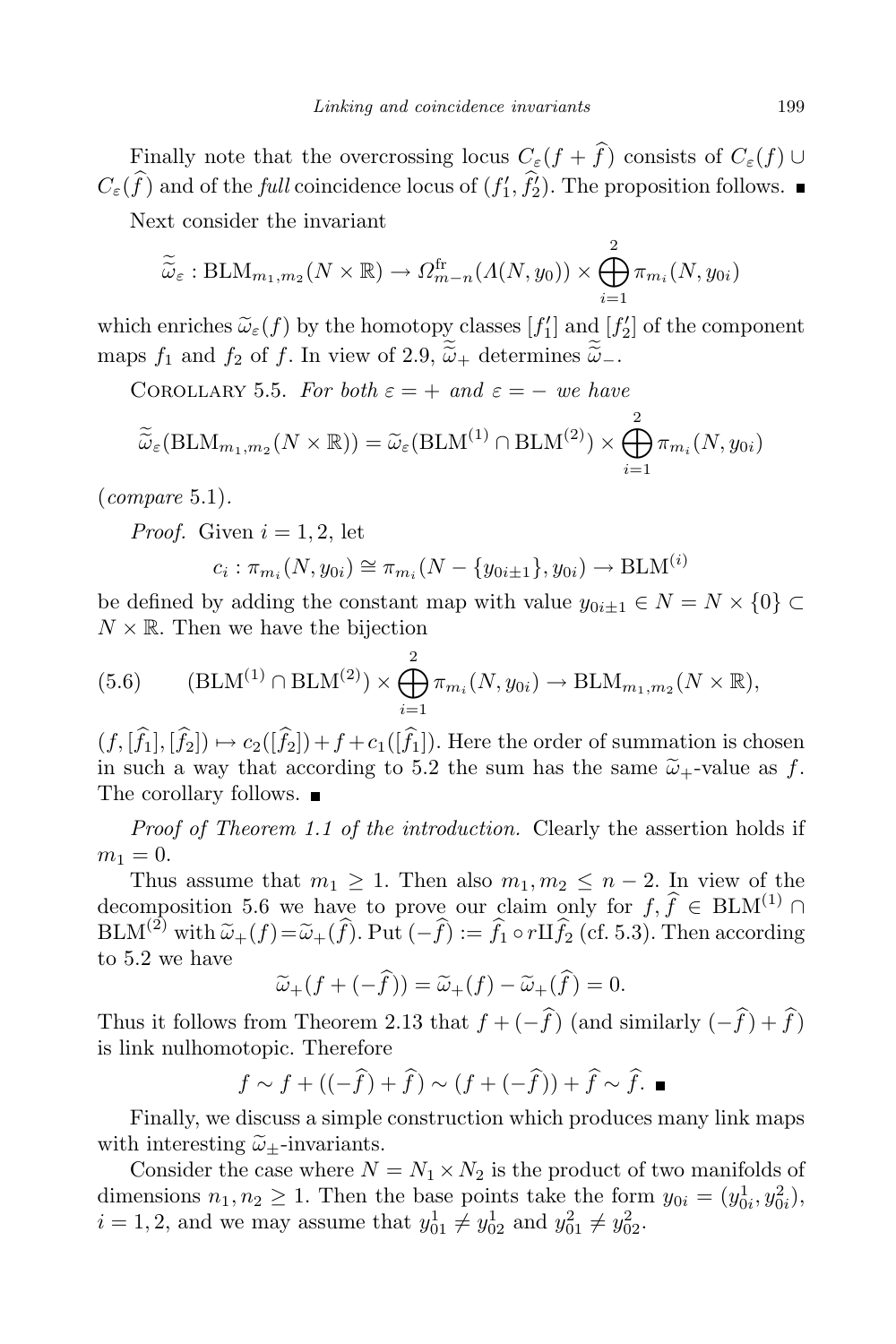Also consider the link map

(5.7) 
$$
e = e_1 \amalg e_2 : S^{n_1} \amalg N_2 \to N \times \mathbb{R}
$$

formed by the embedding

$$
e_2: N_2 \cong \{y_{02}^1\} \times N_2 \times \{0\} \subset N \times \mathbb{R}
$$

and by a meridian (of radius  $\rho$ , say) which is based at  $(y_{01}, 0)$  and which lies in  $N_1 \times \{y_{01}^2\} \times \mathbb{R}$  (so that  $(y_{02}^1, y_{01}^2)$  is the only over/undercrossing point). Note that  $e_1$  can be contracted within a normal ball of  $e_2$  with center at  $(y_{02}^1, y_{01}^2, 0).$ 

Thus composition with *e* yields a map

(5.8) 
$$
\pi_{m_1}(S^{n_1}) \times \pi_{m_2}(N_2) \to \text{BLM}^{(1)}
$$

(compare 5.1). Moreover the inclusion  $e_2$  induces a monomorphism

$$
e'_{2*}: \Omega_*^{\text{fr}}(\Lambda(N_2, y_{02}^2)) \to \Omega_*^{\text{fr}}(\Lambda(N, y_0)).
$$

**PROPOSITION** 5.9. *Assume*  $1 \le m_1, m_2 \le n_1 + n_2 - 2$ . *Then for all*  $[f_1] \in \pi_{m_1}(S^{n_1}), [f_2] \in \pi_{m_2}(N_2)$  *and for both*  $\varepsilon = +$  *and*  $\varepsilon = -$  *we have* 

 $\widetilde{\omega}_{\varepsilon}(e_1 \circ f_1 \amalg e_2 \circ f_2) = \pm \deg(f_1) \cdot e'_{2*}(\deg(f_2)),$ 

*where the degrees*

$$
\deg(f_1) := \omega(f_1, *) \in \Omega_{m_1 - n_1}^{\text{fr}},
$$
  

$$
\widehat{\deg}(f_2) := \widetilde{\omega}(f_2, y_{01}^2) \in \Omega_{m_2 - n_2}^{\text{fr}}(A(N_2, y_{02}^2))
$$

*measure coincidences with the indicated constant maps* (*as in* [K5, 1.11, 1.12, *and* 7.5])*.*

*Proof.* Define  $L_1 := f_1^{-1}(\{(y_{02}^1, -\varepsilon \varrho)\})$  and  $L_2 := f_2^{-1}(\{y_{01}^2\})$ . Then the over/undercrossing locus is

$$
C_{\varepsilon}=L_1\times L_2\subset S^{m_1}\times S^{m_2}.
$$

The corresponding loops are described as in the proof of Proposition 5.2: apply  $f_i$  to the paths resulting from a contraction of  $L_i$ ,  $i = 1, 2$ . Since  $f_1$  is nulhomotopic, the framed manifold  $L_1$  is equipped with a trivial map and contributes to  $\tilde{\omega}_{\varepsilon}$  only via the  $\Omega_*^{\text{fr}}$ -module structure on  $\Omega_*^{\text{fr}}(\Lambda(N, y_0))$ .

Often it is convenient to identify the framed bordism ring  $\Omega_*^{\text{fr}}$  with the stable homotopy ring  $\pi^S_*$  of spheres via the Pontryagin–Thom isomorphism. Then deg( $f_1$ ) corresponds to the stable Freudenthal suspension  $\pm E^\infty([f_1])$ .

COROLLARY 5.10. *For both*  $\varepsilon = +$  *and*  $\varepsilon = -$  *the value set*  $\widetilde{\omega}_{\varepsilon}(\text{BLM}^{(1)})$ (*cf.* 5*.*1 *and* 5*.*2) *contains at least the subgroup generated by the set*

 $E^{\infty}(\pi_{m_1}(S^{n_1})) \cdot e'_{2*}(\widetilde{\text{deg}}(\pi_{m_2}(N_2))) \subset \Omega_{m-n}^{\text{fr}}(A(N, y_0))$ 

*and by the left and right group action of*  $\pi_1(N, y_0)$ *.*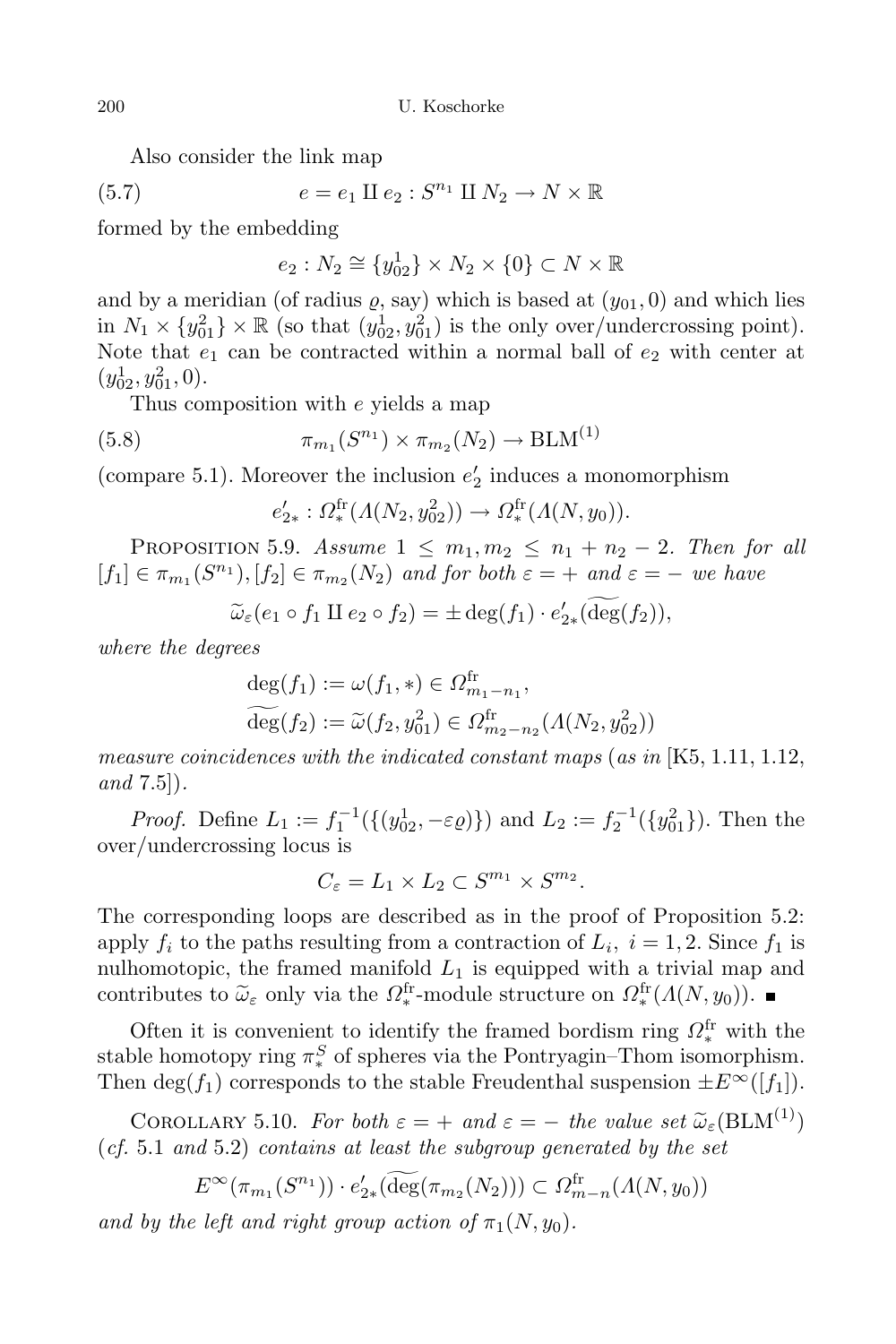This follows from Propositions 5.2 and 5.9.

Example 5.11 (Spherical link maps into products of spheres). Let

$$
N = (S^1)^q \times S^2 \times \ldots \times S^{r_l}
$$

be as in Section 4. Given  $1 \leq i \leq l$ , let  $N_2$  and  $N_1$  be the *i*th higherdimensional sphere  $S^{r_i}$  (i.e.  $r_i \geq 2$ ) and the product of the remaining factors, resp. Also recall from Theorem 1.14 in [K5] that  $\deg(\pi_{m_2}(S^{r_i}))$  corresponds to the image of the total stabilized James–Hopf invariant homomorphism

$$
\Gamma_i = \bigoplus_{k \geq 0} E^{\infty} \circ \gamma_{k+1} : \pi_{m_2}(S^{r_i}) \to \bigoplus_{k \geq 0} \pi_{m_2 - r_i - k(r_i - 1)}^S.
$$

Thus according to Corollary 5.10 at least all the elements of the subgroup

(5.12) 
$$
\bigoplus_{j\in\mathbb{Z}^q} E^{\infty}(\pi_{m_1}(S^{n-r_i})) \cdot \Gamma_i(\pi_{m_2}(S^{r_i}))
$$

of

$$
\Omega_{m-n}^{\text{fr}}(A(N,y_0)) \cong \bigoplus_{j \in \mathbb{Z}^q} \bigoplus_{k \in \mathbb{N}^l} \pi_{m-n-d(k)}^S
$$

(cf. Theorem 4.1) occur as values of our invariants  $\tilde{\omega}_+$  and  $\tilde{\omega}_-$  for suitable link maps,  $i = 1, \ldots, l$ .

SPECIAL CASE 5.11a:  $N = S^2 \times S^3$ ,  $m_1 = m_2 = 3$ . Here  $\tilde{\omega}_+$  and  $\tilde{\omega}_-$  take values in

$$
\Omega_1^{\text{fr}}(AN) \cong \Omega_1^{\text{fr}}(AS^2) \xrightarrow[h]{\cong} \Omega_1^{\text{fr}} \oplus \Omega_0^{\text{fr}} = \mathbb{Z}_2 \oplus \mathbb{Z}
$$

(cf. 4.1). If we pick  $N_2 = S^2$  and  $N_1 = S^3$  we see that

 $(1, 1) = (E^{\infty},$  Hopf invariant)(Hopf map) =  $\Gamma_1$  (Hopf map)

corresponds to a value of  $\tilde{\omega}_{\pm}$ ; if we pick  $N_2 = S^3$ ,  $N_1 = S^2$  we obtain the same for  $(1 = E^{\infty}(\text{Hopf map}), 0)$ . Thus the invariant  $\tilde{\omega}_{\pm}$  (even when restricted to  $BLM^{(i)}$ ,  $i = 1$  or 2, cf. 5.1) assumes all possible values in its target group.

Both the invariant  $\omega_{+}$  (cf. 2.10) and the Pilz invariant  $\alpha_{w}$  (cf. 3.7) capture only the  $\mathbb{Z}_2$ -component of  $\widetilde{\omega}_+$ , i.e. the framed bordism class of the overcrossing locus  $C_{+}$  (without any nontrivial map into a target space or any nontrivial decomposition into Nielsen classes).

SPECIAL CASE 5.11b:  $N = (S^1)^3 \times S^2$ ,  $m_1 = m_2 = 3$ . By Theorem 4.1 the target group of  $\tilde{\omega}_{\pm}$  is as stated in Example 1.3 of the introduction. Moreover, every element  $(1,1)_j$ ,  $j \in \mathbb{Z}^3$ , lies in  $\widetilde{\omega}_{\pm}(\text{BLM}^{(i)}), i = 1,2$  (cf. 5.1, 5.2, and 5.11a). So also does  $(1,0)_j$ ,  $j \in \mathbb{Z}^3$ . Indeed, the Fenn–Rolfsen link map  $f_{FR}: S^2 \amalg S^2 \to \mathbb{R}^4$  (cf. [FR]) can be suspended with respect to each component to yield a link map  $\Sigma_1(\Sigma_2(f_{FR})) : S^3 \amalg S^3 \to \mathbb{R}^6$  with nontrivial  $\alpha$ -invariant (cf. e.g. [K2, 2.1, 2.10, and 4.8]); included in a small ball in  $N \times \mathbb{R}$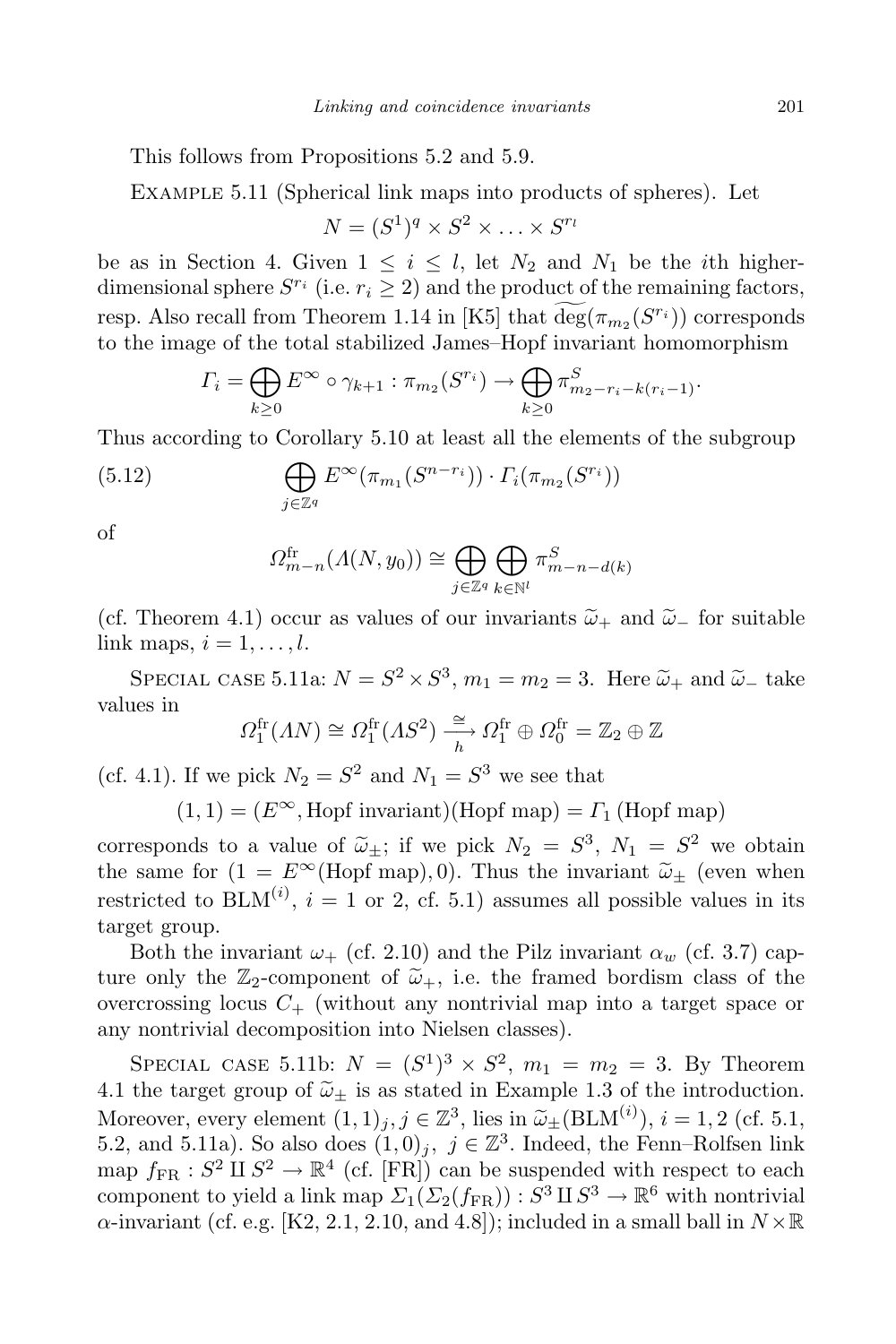and connected to the base points in a suitable way this yields a link map in  $BLM^{(1)} \cap BLM^{(2)}$  with the desired  $\tilde{\omega}_+$ -value. Thus

$$
\widetilde{\omega}_{\varepsilon}(\mathrm{BLM}^{(i)}) = \bigoplus_{j \in \mathbb{Z}^3} (\mathbb{Z}_2 \oplus \mathbb{Z})
$$

for every combination of  $i = 1, 2$  and  $\varepsilon = +$  or  $-$ .

In this special case the Pilz invariant  $\alpha_w \in \bigoplus \mathbb{Z}_2$  is obtained by projecting to the  $\mathbb{Z}_2$ -factors. It is much stronger here than the invariant  $\omega_+ \in \mathbb{Z}_2 \cong$  $\Omega_1^{\text{fr}} \cong \Omega_1^{\text{fr}}(S^3 \times S^3)$  which measures just the framed bordism class of the overcrossing locus without retaining its Nielsen decomposition.

On the other hand in some situations Nielsen decompositions are irrelevant and  $\omega_+$  captures more information than the Pilz invariant  $\alpha_w$ .

EXAMPLE 5.13. Given an integer  $s \geq 1$ , equip  $S^s = \partial(B^{s+1})$  with the boundary framing inherited from the  $(s + 1)$ -ball and consider the link map

$$
f = f_1 \amalg f_2 : S^3 \times S^s \amalg S^3 \to S^2 \times S^3 \times \mathbb{R}
$$

defined by  $f_1(x_1, x_2) := ((\text{Hopf map})(x_1), *_{S^3}, 0)$  for  $(x_1, x_2) \in S^3 \times S^s$  and  $f_2(x) := (*_{S^2}, x, 1)$  for  $x \in S^3$ . Then  $\alpha_w(f) = 0$  while  $\omega_+(f)$  is nontrivial. Indeed, the coincidence locus  $C_+ = S^1 \times S^s$  is framed nullbordant, but

$$
\omega_{+}(f) = [C_{+}, g_{+}, \overline{g}_{+}] \in \Omega_{s+1}^{\text{fr}}(S^{3} \times S^{s} \times S^{3}).
$$

projects to

$$
(0,1) \in \Omega_{s+1}^{\text{fr}}(S^s) \cong \Omega_{s+1}^{\text{fr}} \oplus \Omega_1^{\text{fr}}
$$

(compare 2.15).  $\blacksquare$ 

## **References**

- [BGZ] S. Bogaty˘ı, D. Gon¸calves, and H. Zieschang, *Coincidence theory: the minimizing problem*, Proc. Steklov Inst. Math. 225 (1999), 45–77.
- [B] R. Brown, *Nielsen fixed point theory on manifolds*, in: Nielsen Theory and Reidemeister Torsion, J. Jezierski (ed.), Banach Center Publ. 49, Inst. Math. Polish Acad. Sci., 1999, 19–27.
- [FR] R. Fenn and D. Rolfsen, *Spheres may link homotopically in* 4*-space*, J. London Math. Soc. 34 (1986), 177–184.
- [HK] N. Habegger and U. Kaiser, *Link homotopy in the* 2*-metastable range*, Topology 37 (1998), 75–94.
- [HQ] A. Hatcher and F. Quinn, *Bordism invariants of intersections of submanifolds*, Trans. Amer. Math. Soc. 200 (1974), 327–344.
- [J ] J. Jezierski, *On generalizing the Nielsen coincidence theory to non-oriented manifolds*, in: Nielsen Theory and Reidemeister Torsion, J. Jezierski (ed.), Banach Center Publ. 49, Inst. Math. Polish Acad. Sci., 1999 , 189–202.
- [Ka] U. Kaiser, *Link Theory in Manifolds*, Lecture Notes in Math. 1669, Springer, 1997.